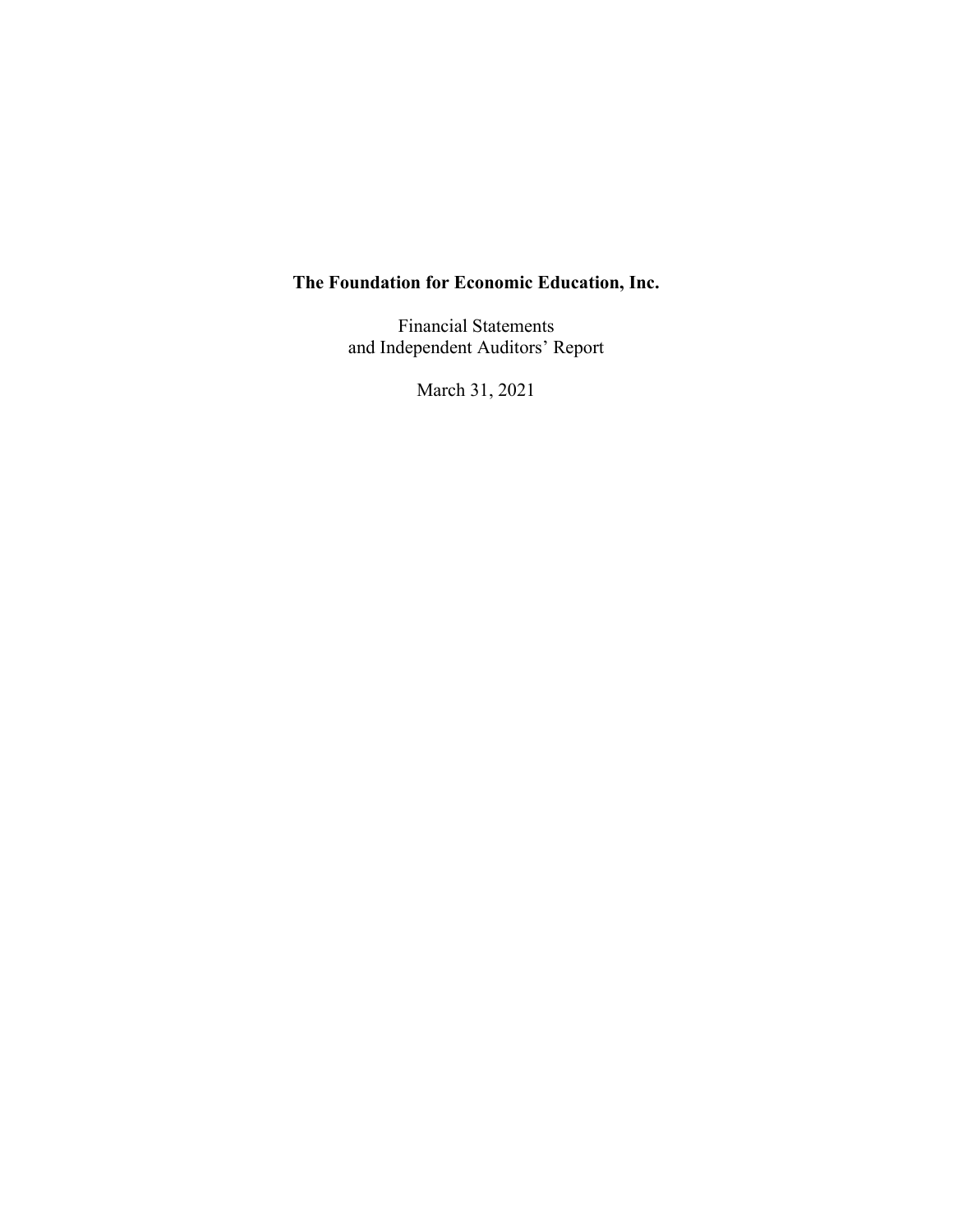Financial Statements March 31, 2021

# **Contents**

| <b>Financial Statements</b> |  |
|-----------------------------|--|
|                             |  |
|                             |  |
|                             |  |
|                             |  |
|                             |  |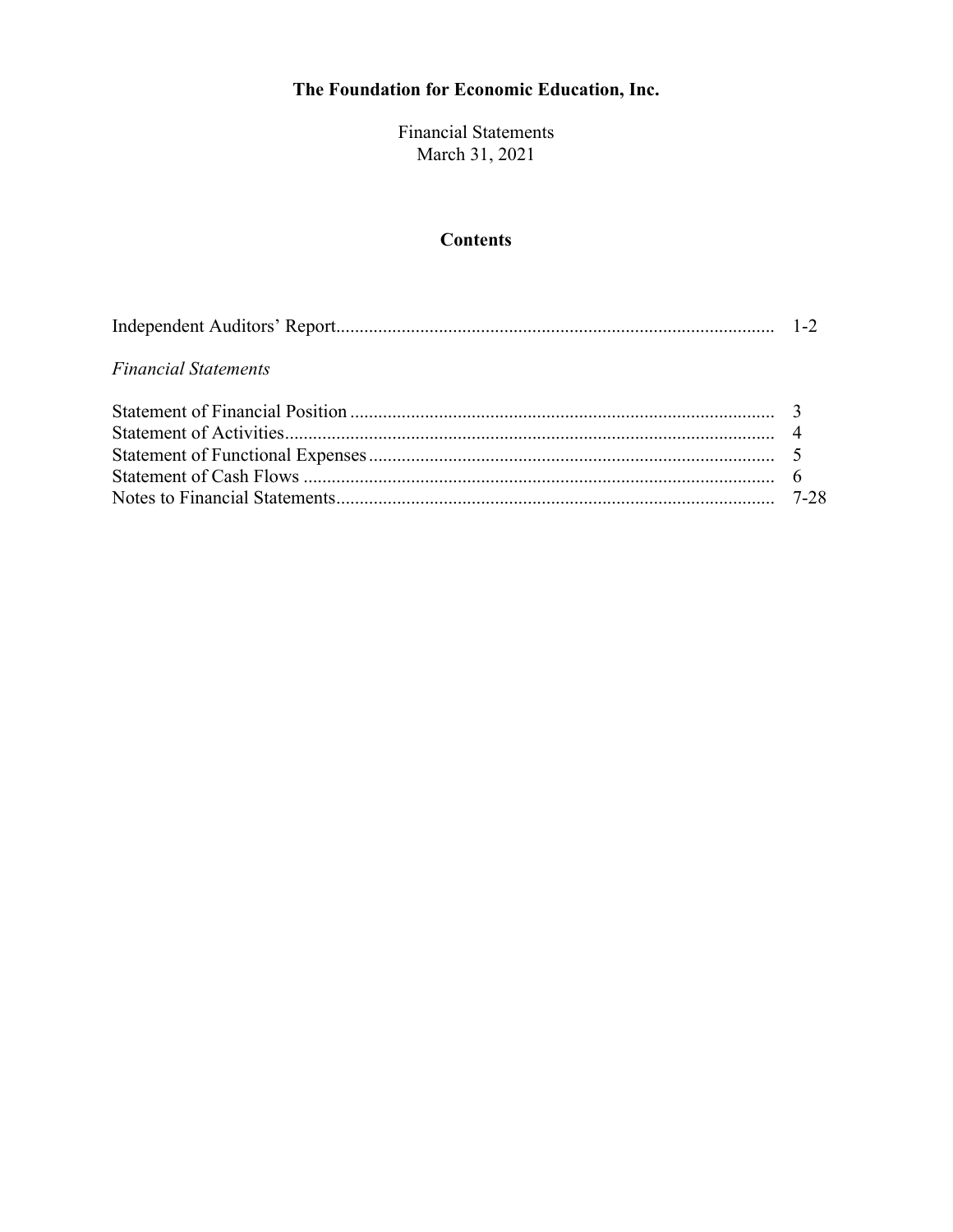

**Rogers & Company PLLC**  Certified Public Accountants

8300 Boone Boulevard Suite 600 Vienna, Virginia 22182

703.893.0300 voice 703.893.4070 facsimile www.rogerspllc.com

## **INDEPENDENT AUDITORS' REPORT**

To the Board of Trustees of The Foundation for Economic Education, Inc.

We have audited the accompanying financial statements of The Foundation for Economic Education, Inc. ("the Foundation"), which comprise the statement of financial position as of March 31, 2021; the related statements of activities, functional expenses, and cash flows for the year then ended; and the related notes to the financial statements.

## *Management's Responsibility for the Financial Statements*

Management is responsible for the preparation and fair presentation of these financial statements in accordance with accounting principles generally accepted in the United States of America; this includes the design, implementation, and maintenance of internal controls relevant to the preparation and fair presentation of financial statements that are free from material misstatement, whether due to fraud or error.

## *Auditor's Responsibility*

Our responsibility is to express an opinion on these financial statements based on our audit. We conducted our audit in accordance with auditing standards generally accepted in the United States of America. Those standards require that we plan and perform the audit to obtain reasonable assurance about whether the financial statements are free from material misstatement.

An audit involves performing procedures to obtain audit evidence about the amounts and disclosures in the financial statements. The procedures selected depend on the auditor's judgment, including the assessment of the risks of material misstatement of the financial statements, whether due to fraud or error. In making those risk assessments, the auditor considers internal control relevant to the entity's preparation and fair presentation of the financial statements in order to design audit procedures that are appropriate in the circumstances, but not for the purpose of expressing an opinion on the effectiveness of the entity's internal control. Accordingly, we express no such opinion. An audit also includes evaluating the appropriateness of accounting policies used and the reasonableness of significant accounting estimates made by management, as well as evaluating the overall presentation of the financial statements.

We believe that the audit evidence we have obtained is sufficient and appropriate to provide a basis for our audit opinion.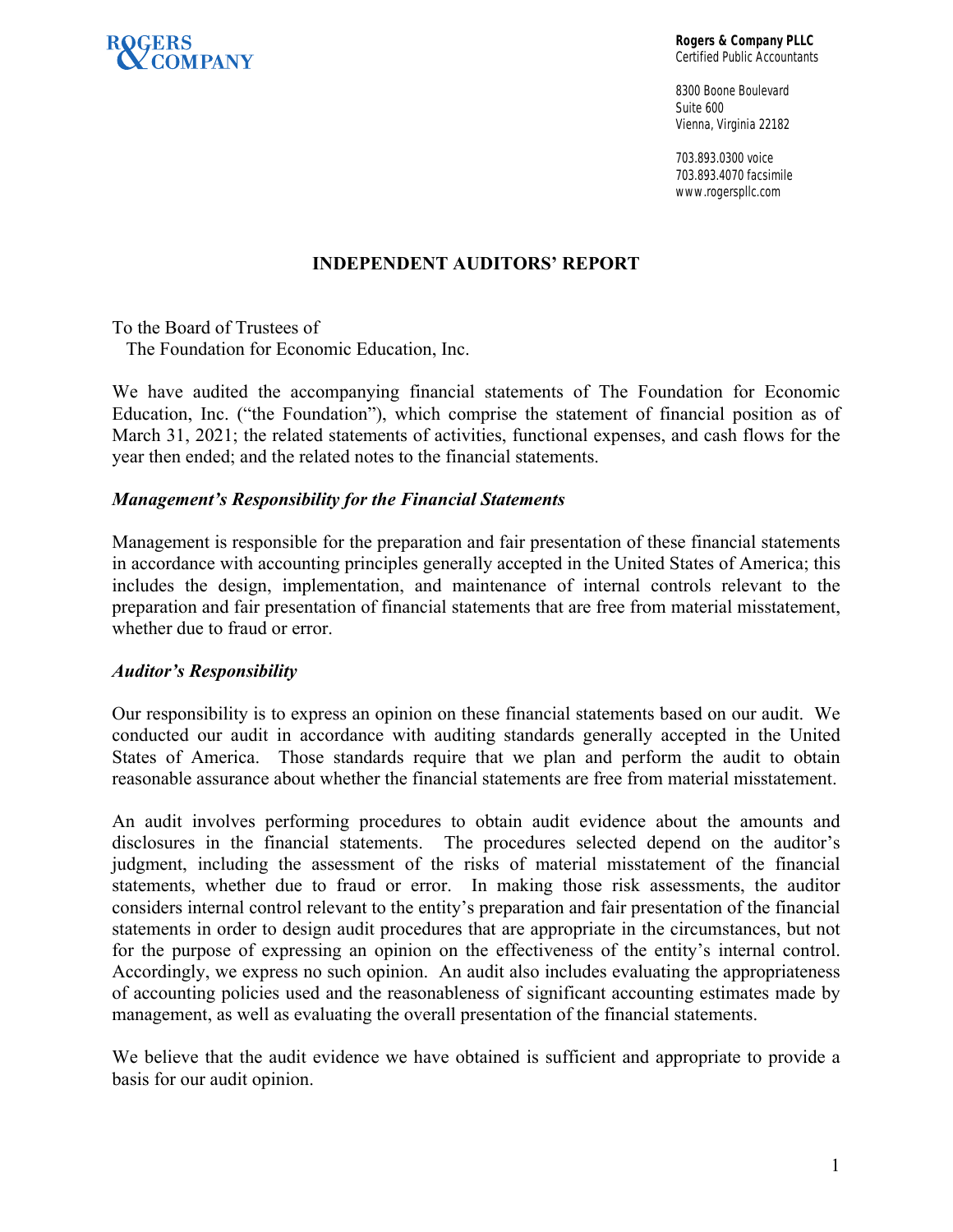

## *Opinion*

In our opinion, the financial statements referred to above present fairly, in all material respects, the financial position of the Foundation as of March 31, 2021, and the changes in its net assets and its cash flows for the year then ended in accordance with accounting principles generally accepted in the United States of America.

Ravers + Commy PLIC

Vienna, Virginia September 28, 2021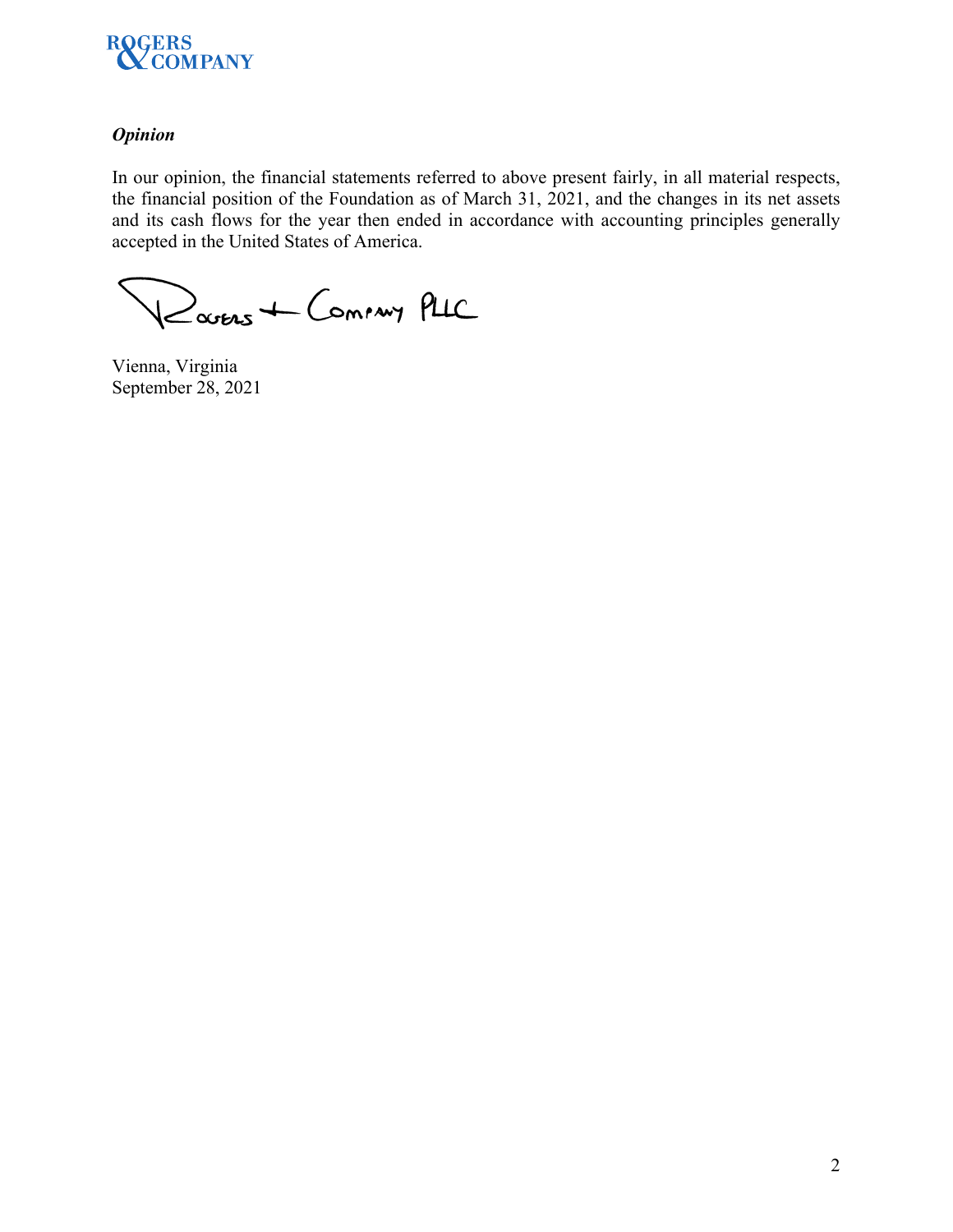#### Statement of Financial Position March 31, 2021

| <b>Assets</b>                                                                         |               |                   |
|---------------------------------------------------------------------------------------|---------------|-------------------|
| Current assets:                                                                       |               |                   |
| Cash and cash equivalents                                                             | \$            | 1,195,550         |
| Contributions receivable, due within one year                                         |               | 150,000           |
| Investments, short-term portion                                                       |               | 2,420,144         |
| Inventory                                                                             |               | 215,242           |
| Prepaid expenses and other current assets                                             |               | 84,473            |
| Total current assets                                                                  |               | 4,065,409         |
| Non-current assets:                                                                   |               |                   |
| Property and equipment, net                                                           |               | 101,204           |
| Contributions receivable, long-term portion, net                                      |               | 24,975            |
| Investments, long-term portion                                                        |               | 4,346,266         |
| Cryptocurrencies                                                                      |               | 2,359,522         |
| Assets held in charitable remainder trust                                             |               | 318,109           |
| Beneficial interest in third-party trusts                                             |               | 82,717            |
| Total non-current assets                                                              |               | 7,232,793         |
| Total assets                                                                          | S             | 11,298,202        |
|                                                                                       |               |                   |
| <b>Liabilities and Net Assets</b>                                                     |               |                   |
| <b>Liabilities</b>                                                                    |               |                   |
| <b>Current liabilities:</b>                                                           |               |                   |
| Accounts payable and accrued expenses                                                 | $\mathcal{S}$ | 101,848           |
| Deferred revenue                                                                      |               | 67,502            |
| Deferred rent                                                                         |               | 59,009            |
|                                                                                       |               |                   |
| Total current liabilities<br>Due to other beneficiaries of charitable remainder trust |               | 228,359<br>89,334 |
|                                                                                       |               |                   |
| Total liabilities                                                                     |               | 317,693           |
| <b>Net Assets</b>                                                                     |               |                   |
| Without donor restrictions                                                            |               | 6,771,597         |
| With donor restrictions                                                               |               | 4,208,912         |
| Total net assets                                                                      |               | 10,980,509        |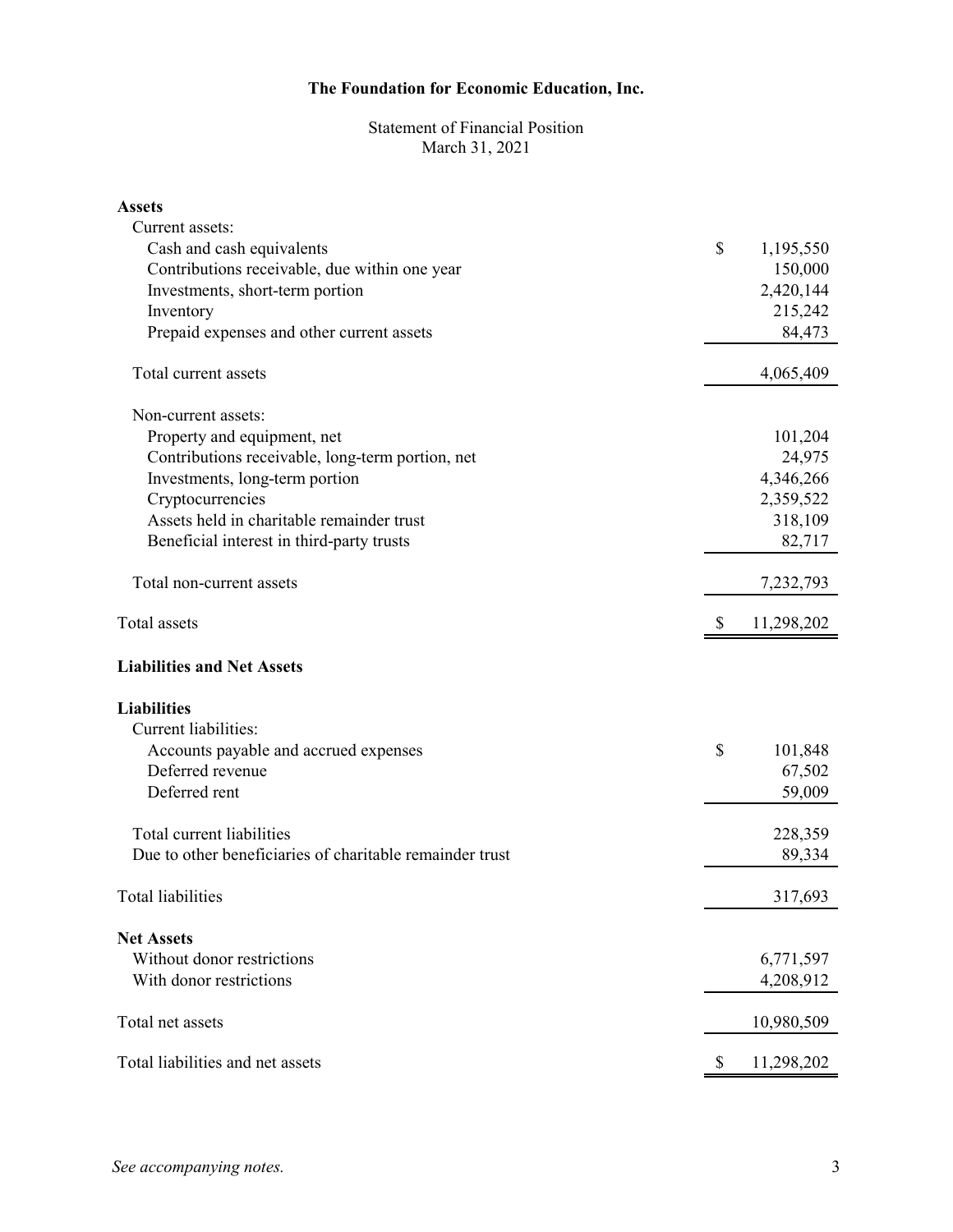## Statement of Activities For the Year Ended March 31, 2021

|                                    | <b>Without Donor</b> | With Donor   |               |                  |
|------------------------------------|----------------------|--------------|---------------|------------------|
|                                    | Restrictions         | Restrictions |               | Total            |
| <b>Revenue and Support</b>         |                      |              |               |                  |
| Contributions                      | \$<br>4,785,271      | \$           | 2,105,000     | \$<br>6,890,271  |
| Grants and contracts               | 132,498              |              |               | 132,498          |
| Publications                       | 71,826               |              |               | 71,826           |
| Royalties                          | 53,731               |              |               | 53,731           |
| Investment return                  | 483,106              |              | 859,234       | 1,342,340        |
| Unrealized appreciation on         |                      |              |               |                  |
| cryptocurrencies                   | 254,984              |              | 139,792       | 394,776          |
| Change in value of split interests |                      |              | 62,831        | 62,831           |
| Miscellaneous                      | 212,012              |              |               | 212,012          |
| Released from restrictions         | 1,110,384            |              | (1, 110, 384) |                  |
| Total revenue and support          | 7,103,812            |              | 2,056,473     | 9,160,285        |
| <b>Expenses</b>                    |                      |              |               |                  |
| Program services:                  |                      |              |               |                  |
| Webinars and seminars              | 1,805,710            |              |               | 1,805,710        |
| Books and publications             | 685,651              |              |               | 685,651          |
| Online media                       | 1,302,337            |              |               | 1,302,337        |
| Total program services             | 3,793,698            |              |               | 3,793,698        |
| Supporting services:               |                      |              |               |                  |
| Management and general             | 351,067              |              |               | 351,067          |
| Fundraising and development        | 865,717              |              |               | 865,717          |
| Total supporting services          | 1,216,784            |              |               | 1,216,784        |
| Total expenses                     | 5,010,482            |              |               | 5,010,482        |
| <b>Change in Net Assets</b>        | 2,093,330            |              | 2,056,473     | 4,149,803        |
| Net Assets, beginning of year      | 4,678,267            |              | 2,152,439     | 6,830,706        |
| Net Assets, end of year            | \$<br>6,771,597      | \$           | 4,208,912     | \$<br>10,980,509 |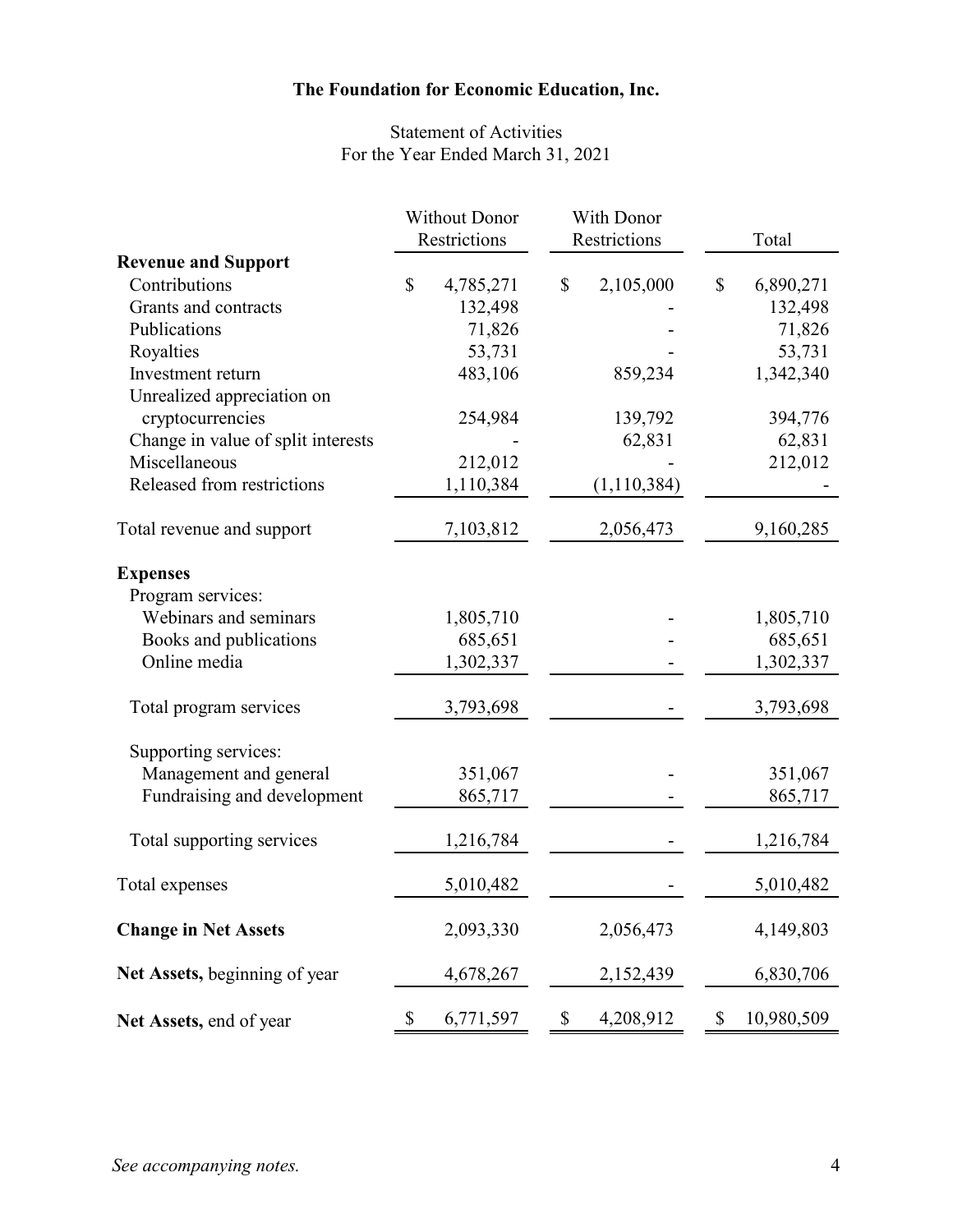Statement of Functional Expenses For the Year Ended March 31, 2021

|                                        | Program Services |                          |                           |            |                 |    |                              | <b>Supporting Services</b> |                           |              |                                |                                 |    |                   |
|----------------------------------------|------------------|--------------------------|---------------------------|------------|-----------------|----|------------------------------|----------------------------|---------------------------|--------------|--------------------------------|---------------------------------|----|-------------------|
|                                        |                  | Webinars and<br>Seminars | Books and<br>Publications |            | Online<br>Media |    | Total<br>Program<br>Services |                            | Management<br>and General |              | Fundraising and<br>Development | Total<br>Supporting<br>Services |    | Total<br>Expenses |
| Salaries                               | <sup>\$</sup>    | 961,168 \$               |                           | 276,165 \$ | 487,512 \$      |    | 1,724,845                    | \$                         | 118,925                   | <sup>S</sup> | 445,635 \$                     | 564,560                         | \$ | 2,289,405         |
| Payroll taxes and employee benefits    |                  | 143,312                  |                           | 47,553     | 86,105          |    | 276,970                      |                            | 22,708                    |              | 75,861                         | 98,569                          |    | 375,539           |
| Employee travel                        |                  |                          |                           | 127        | 445             |    | 572                          |                            |                           |              | 23,752                         | 23,752                          |    | 24,324            |
| Seminar student expense                |                  | 171,821                  | 200,049                   |            | 602,446         |    | 974,316                      |                            |                           |              | 4,000                          | 4,000                           |    | 978,316           |
| Professional fees and outside services |                  | 251,266                  |                           | 13,088     | 51,570          |    | 315,924                      |                            |                           |              | 179,066                        | 179,066                         |    | 494,990           |
| Supplies                               |                  | 92,899                   |                           | 28,782     | 18,398          |    | 140,079                      |                            | 21,273                    |              | 18,256                         | 39,529                          |    | 179,608           |
| Telephone                              |                  | 14,649                   |                           | 2,989      | 2,649           |    | 20,287                       |                            | 6,985                     |              | 3,046                          | 10,031                          |    | 30,318            |
| Rental expenses                        |                  | 87,023                   |                           | 18,527     | 19,431          |    | 124,981                      |                            | 50,062                    |              | 17,609                         | 67,671                          |    | 192,652           |
| Insurance                              |                  | 19,025                   |                           | 3,130      | 2,513           |    | 24,668                       |                            | 1,215                     |              | 3,365                          | 4,580                           |    | 29,248            |
| Dues and subscriptions                 |                  | 4,576                    |                           | 1,538      | 1,035           |    | 7,149                        |                            | 1,468                     |              | 919                            | 2,387                           |    | 9,536             |
| Mailings                               |                  |                          | 51,933                    |            |                 |    | 51,933                       |                            |                           |              | 65,994                         | 65,994                          |    | 117,927           |
| Cost of goods sold                     |                  |                          |                           | 24,552     |                 |    | 24,552                       |                            |                           |              |                                |                                 |    | 24,552            |
| Bank charges                           |                  |                          |                           |            |                 |    |                              |                            | 17,779                    |              |                                | 17,779                          |    | 17,779            |
| Depreciation and amortization          |                  | 21,399                   |                           | 5,848      | 10,162          |    | 37,409                       |                            | 13,190                    |              | 9,867                          | 23,057                          |    | 60,466            |
| Human resource, legal, and state       |                  |                          |                           |            |                 |    |                              |                            |                           |              |                                |                                 |    |                   |
| registration fees                      |                  |                          |                           |            |                 |    |                              |                            | 75,122                    |              |                                | 75,122                          |    | 75,122            |
| Income taxes                           |                  | 38,572                   |                           | 11,370     | 20,071          |    | 70,013                       |                            | 22,340                    |              | 18,347                         | 40,687                          |    | 110,700           |
| <b>Total Expenses</b>                  |                  | 1,805,710 \$             |                           | 685,651 \$ | 1,302,337       | -S | 3,793,698                    | S.                         | 351,067                   | <sup>S</sup> | 865,717<br><sup>\$</sup>       | 1,216,784                       | S. | 5,010,482         |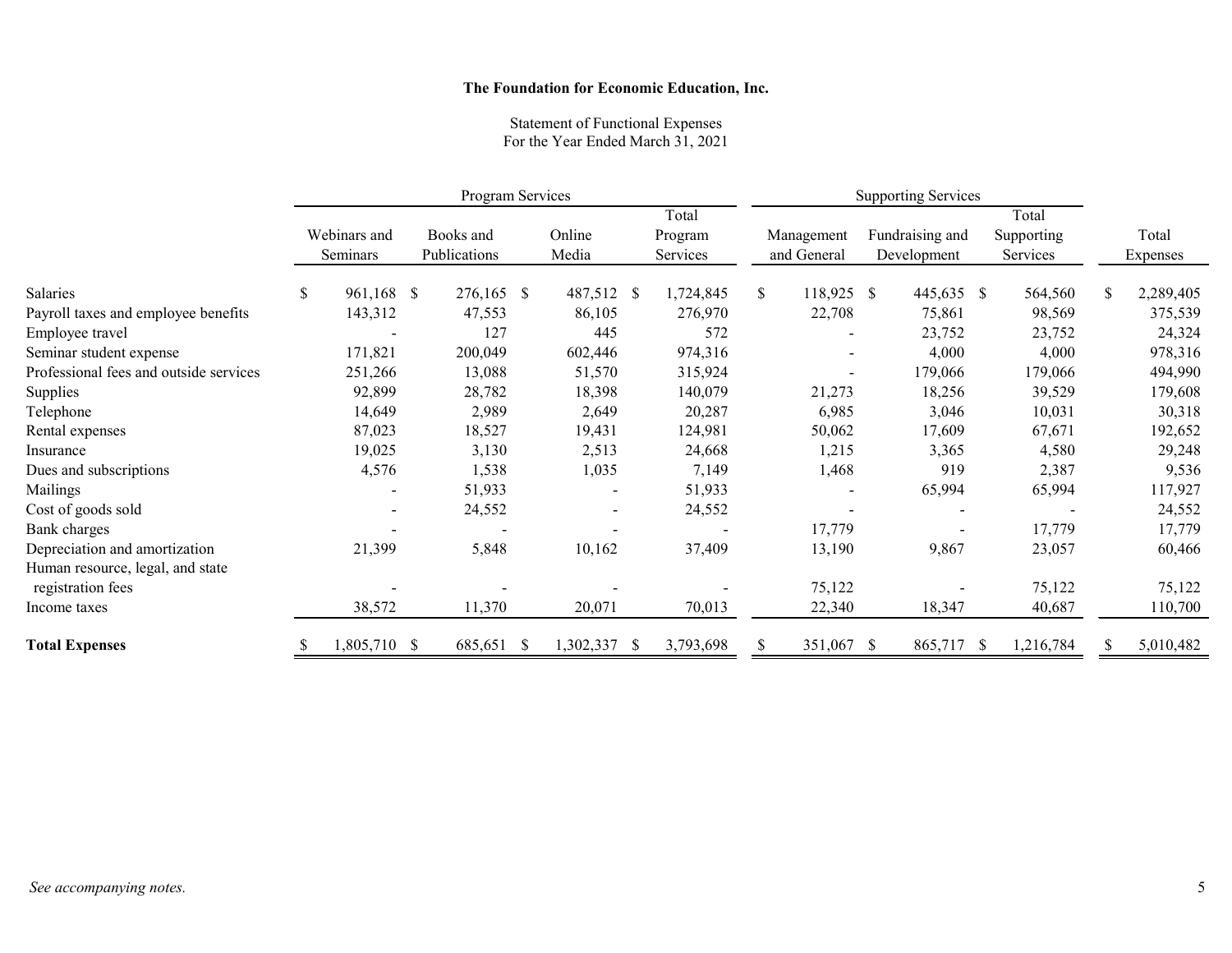# Statement of Cash Flows For the Year Ended March 31, 2021

| <b>Cash Flows from Operating Activities</b>                  |                 |
|--------------------------------------------------------------|-----------------|
| Change in net assets                                         | \$<br>4,149,803 |
| Adjustments to reconcile change in net assets to             |                 |
| net cash provided by operating activities:                   |                 |
| Unrealized gain on investments                               | (428,081)       |
| Realized gain on investments                                 | (617, 493)      |
| Unrealized appreciation on cryptocurrencies                  | (394,776)       |
| Donated securities                                           | (82,302)        |
| Donated cryptocurrencies                                     | (2,013,455)     |
| Depreciation and amortization                                | 60,466          |
| Change in value of charitable remainder trust                | 7,053           |
| Change in value of beneficial interest in third-party trusts | (15,715)        |
| Change in present-value discount on contributions receivable | (2,186)         |
| Change in operating assets and liabilities:                  |                 |
| Decrease (increase) in:                                      |                 |
| Contributions receivable                                     | 125,000         |
| Inventory                                                    | 24,234          |
| Prepaid expenses and other current assets                    | (7,500)         |
| Increase (decrease) in:                                      |                 |
| Accounts payable and accrued expenses                        | 67,118          |
| Deferred revenue                                             | 67,028          |
| Deferred rent                                                | (70, 181)       |
| Due to other beneficiaries of charitable remainder trust     | (73, 247)       |
| Net cash provided by operating activities                    | 795,766         |
| <b>Cash Flows from Investing Activities</b>                  |                 |
| Purchases of investments                                     | (3,808,297)     |
| Proceeds from sales of investments                           | 3,672,080       |
| Payments in the form of cryptocurrencies                     | 48,709          |
| Short term investments, net                                  | 315,230         |
| Net cash provided by investing activities                    | 227,722         |
| <b>Net Increase in Cash and Cash Equivalents</b>             | 1,023,488       |
| Cash and Cash Equivalents, beginning of year                 | 172,062         |
| Cash and Cash Equivalents, end of year                       | \$<br>1,195,550 |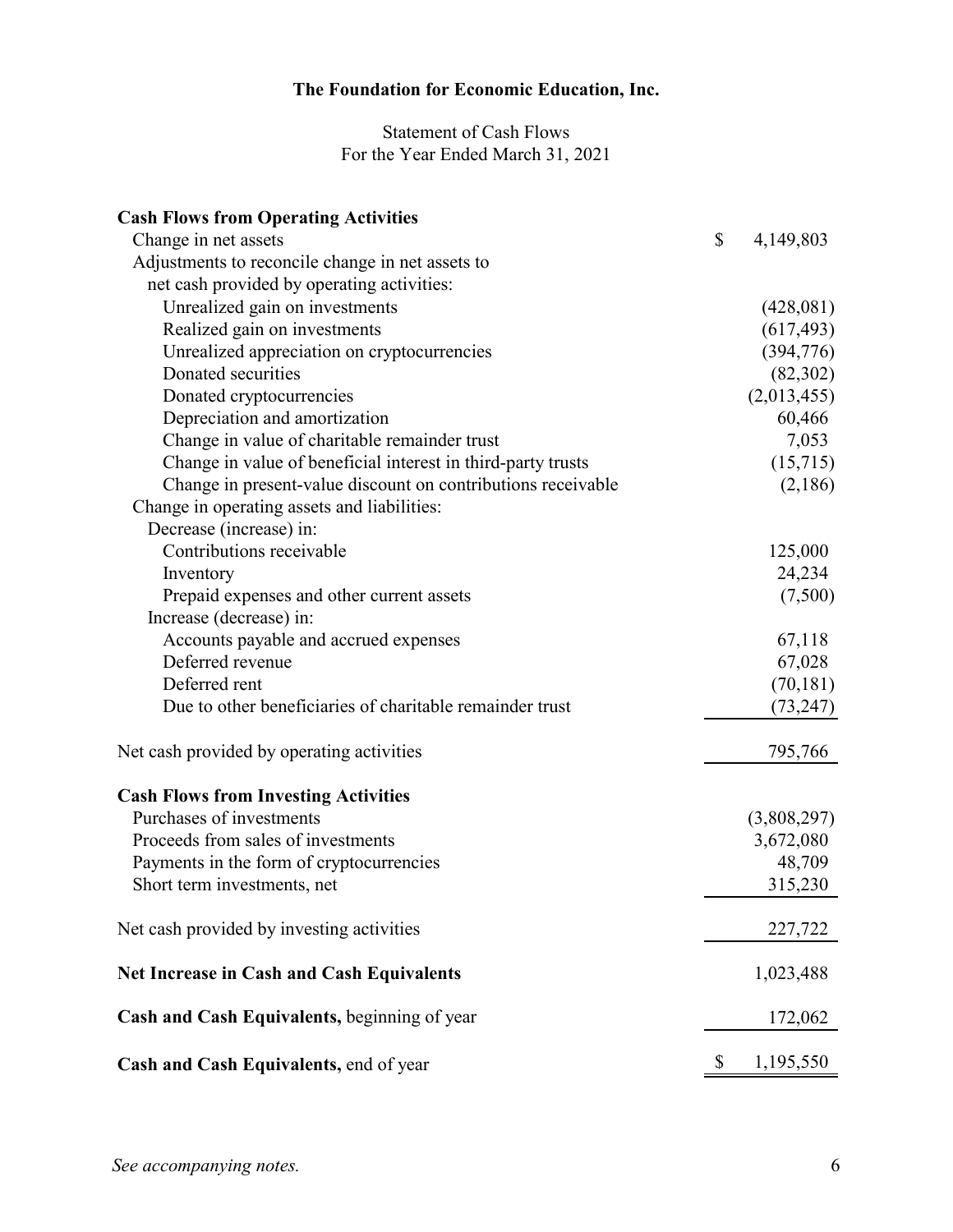Notes to Financial Statements March 31, 2021

### **1. Nature of Operations**

The Foundation for Economic Education, Inc. ("the Foundation") is a nonprofit foundation incorporated in the State of New York. Its mission is to inspire, educate, and connect young adults with the economic, ethical, and legal principles of a free society. These principles include individual liberty, free-market economics, entrepreneurship, private property, high moral character, and limited government. The Foundation produces nationwide seminars, classroom resources, social media, free online courses, and engaging daily content at FEE.org—all educating on the ideas of a free society. Additionally, the Foundation supports and connects alumni through the FEE Alumni Network, provides professional development opportunities through internships and networking, and recognizes the most extraordinary alumni leaders with the annual Leonard E. Read Distinguished Alumni Award.

## **2. Summary of Significant Accounting Policies**

### Basis of Accounting and Presentation

The Foundation's financial statements are prepared on the accrual basis of accounting. Net assets are reported based on the presence or absence of donor-imposed restrictions.

#### Classification of Net Assets

- *Net Assets Without Donor Restrictions* Net assets available for use in general operations and not subject to donor (or certain grantor) restrictions.
- *Net Assets With Donor Restrictions* Net assets subject to donor- (or certain grantor-) imposed restrictions. Some donor-imposed restrictions are temporary in nature, such as those that will be met by the passage of time or other events specified by the donor. Other donor-imposed restrictions are perpetual in nature, where the donor stipulates that resources be maintained in perpetuity. Donorimposed restrictions are released when a restriction expires, that is, when the stipulated time has elapsed, when the stipulated purpose for which the resource was restricted has been fulfilled, or both.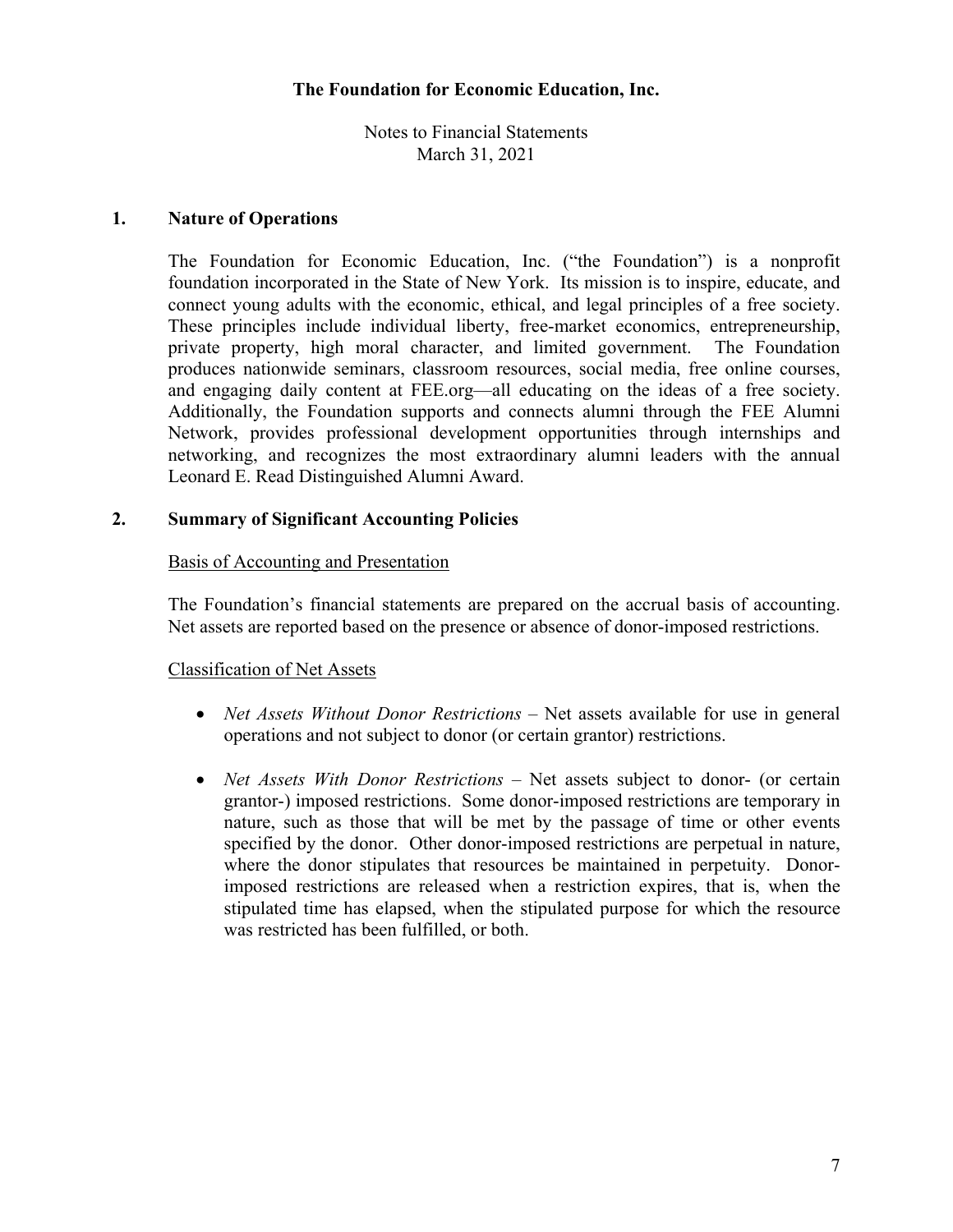Notes to Financial Statements March 31, 2021

## **2. Summary of Significant Accounting Policies (continued)**

## Cash Equivalents

For the purpose of the statement of cash flows, the Foundation considers as cash equivalents all highly liquid investments, which can be converted into known amounts of cash and have a maturity period of ninety days or less at the time of purchase.

## Contributions Receivable

Contributions receivable are all due within one year, are recorded at net realizable value or at net present value based on projected cash flows, and represent unconditional amounts committed to the Foundation. Contributions receivable due in more than one year are discounted to present value based on management's estimate of the risk of adjusted rate of return. The discount on contributions receivable was \$25 at March 31, 2021. Management determines the allowance for doubtful accounts based upon review of outstanding receivables, historical collection information, and existing economic conditions. Management believes that all contributions receivable are collectible at March 31, 2021, and accordingly, no allowance for uncollectible receivables has been established.

#### Investments

Investments consist of money market funds, common stocks, mutual funds, exchangetraded funds, and a limited partnership. Investments in marketable securities are recorded at fair value based on quoted market prices. Beneficial interest in third-party trusts is recorded at fair value based on unobservable inputs.

Certain limited partnership investments have no readily-determinable market value and are valued at fair value as estimated by the general partners and corporations. Because of inherent uncertainty of valuation, it is reasonably possible that estimated values may differ significantly from the values that would have been used as ready market for the securities existed, and the differences could be material. In addition, certain investments may also have risk associated with concentrations of investments in one geographic region and in certain industries. The limited partnership's ability to liquidate certain of its investments may be inhibited since the issuers may be privately held or the limited partnership may own a relatively large portion of the issuers' equity securities.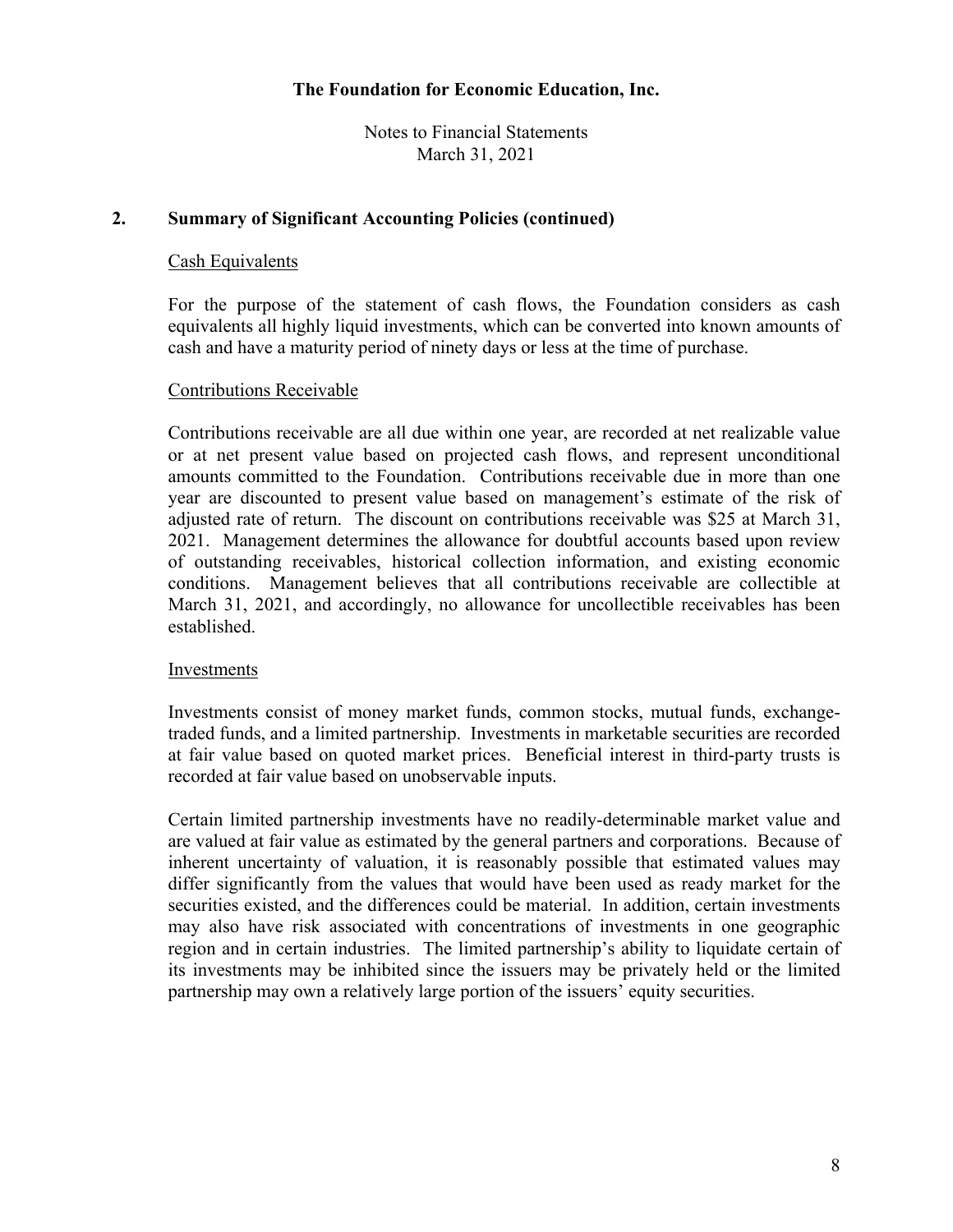Notes to Financial Statements March 31, 2021

## **2. Summary of Significant Accounting Policies (continued)**

### Investments (continued)

Interest and dividends, along with realized and unrealized gains and losses, are reported as a component of investment return in the accompanying statement of activities.

## **Cryptocurrencies**

The Foundation's investment policy does not allow direct purchase of cryptocurrencies, and all holdings of cryptocurrencies have been received from outside donors. The Foundation holds cryptocurrencies for appreciation where required by donor intent, and utilizes the value as a peer-to-peer payment system in the normal course of business operations.

The Foundation has the capability to transact in various types of cryptocurrencies, including Bitcoin Cash (BCH), Bitcoin (BTC), and Ethereum (ETH). The majority of cryptocurrencies held by the Foundation consist of BCH. BCH trades on all major platforms, and the Foundation considers it to be liquid. The advantage is that larger blocks are processed on the blockchain, allowing for fast transactions times and minimal fees. BTC and ETH are both decentralized coins traded on a peer-to-peer network, and rely on the same blockchain technology.

All cryptocurrencies held by the Foundation are reported at fair value as determined by digital asset market exchanges with realized appreciation and depreciation calculated on a trade date basis as the difference between the fair value and donated value of cryptocurrencies transferred. The Foundation recognizes the fair value changes in unrealized appreciation or depreciation on cryptocurrencies in the accompanying statement of activities.

## Inventory

The Foundation maintains an inventory of its publications for sale, including books, pamphlets, and magazines to be given away or sold at conferences and seminars. Additionally, inventory consists of logo items and other small branding items. Inventory is stated at the lower of cost or market determined on a first-in, first-out basis. The Foundation periodically reviews inventory for slow-moving or obsolete items and determines if a reserve is necessary. At March 31, 2021, there was no obsolete inventory.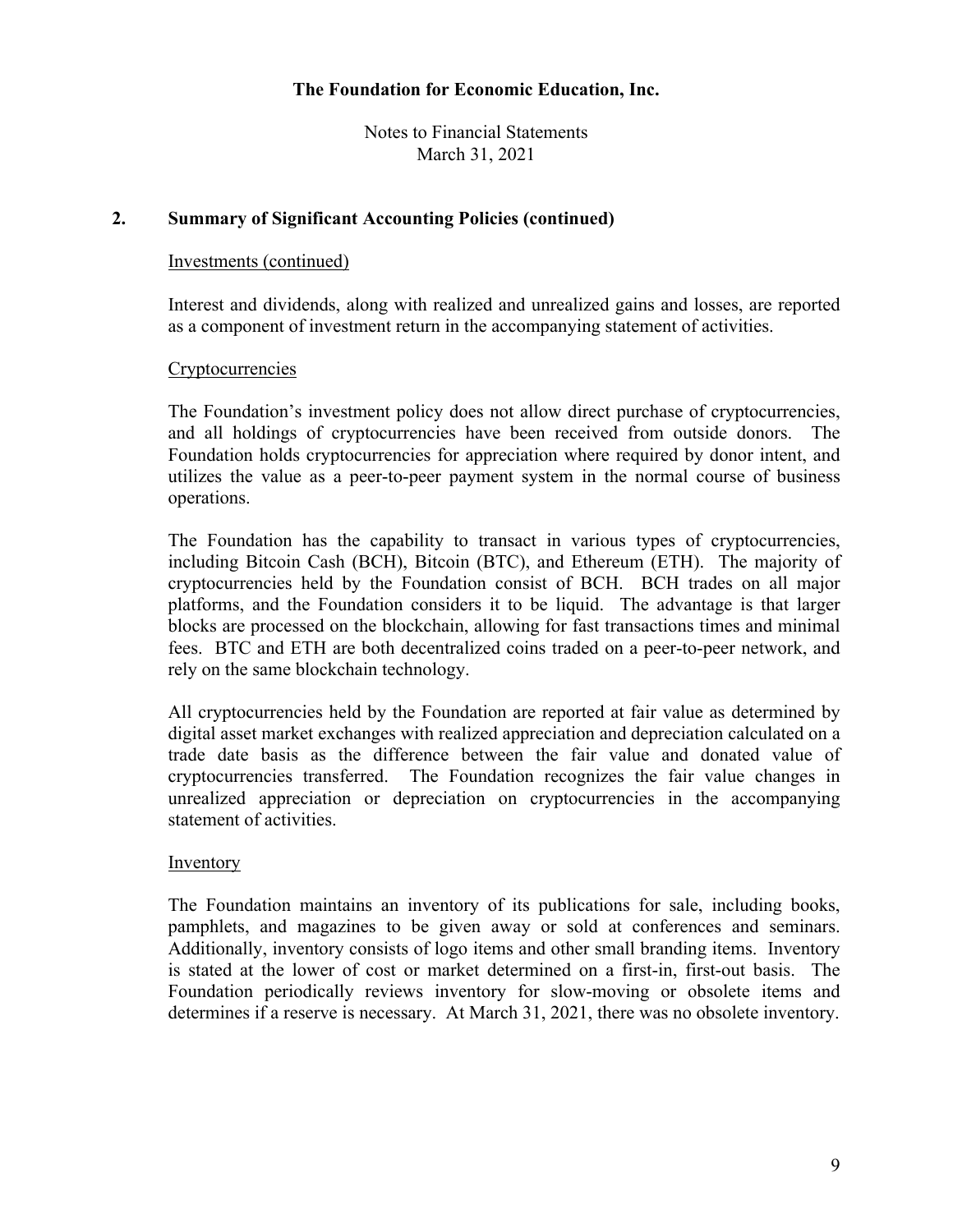Notes to Financial Statements March 31, 2021

## **2. Summary of Significant Accounting Policies (continued)**

## Property and Equipment

Property and equipment acquisitions with a cost greater than \$1,000 and a projected useful life exceeding one year are capitalized and recorded at cost. Depreciation and amortization is computed using the straight-line method over the estimated useful lives of the assets, which range from 3 to 39 years. Upon disposal of depreciable assets, the cost and related accumulated depreciation are eliminated from the accounts and the resulting gain or loss is credited or charged to income. Leasehold improvements are amortized over the term of the lease. Expenditures for repairs and maintenance are expensed as incurred.

## Split-Interest Agreements

The Foundation receives certain planned gift donations that benefit not only the Foundation, but also another beneficiary designated by the donor. These contributions are termed split-interest agreements that consist of a charitable remainder trust and charitable gift annuities. Irrevocable split-interest agreements are recorded as revenue when the trust agreements are executed. Revenue from the split-interest agreements is based on the present value of the expected cash flows to be received by the Foundation.

Annuity obligations stemming from split-interest gifts are recognized as charitable gift annuities in the accompanying statement of financial position. The initial liabilities resulting from these gifts are measured at fair value using the present value of the future payments to be made to beneficiaries. These liabilities are subsequently remeasured at the present value of future payments to beneficiaries based on changes in life expectancy and other actuarial assumptions.

## Revenue Recognition

## *Revenue Accounted for in Accordance with Contribution Accounting*

Grants and contributions that are nonreciprocal are recognized as revenue when cash, securities, or other assets; an unconditional promise to give; or a notification of a beneficial interest is received. The Foundation reports gifts of cash and other assets as restricted support if they are received or promised with donor stipulations that limit the use of the donated funds to one of the Foundation's programs or to a future year.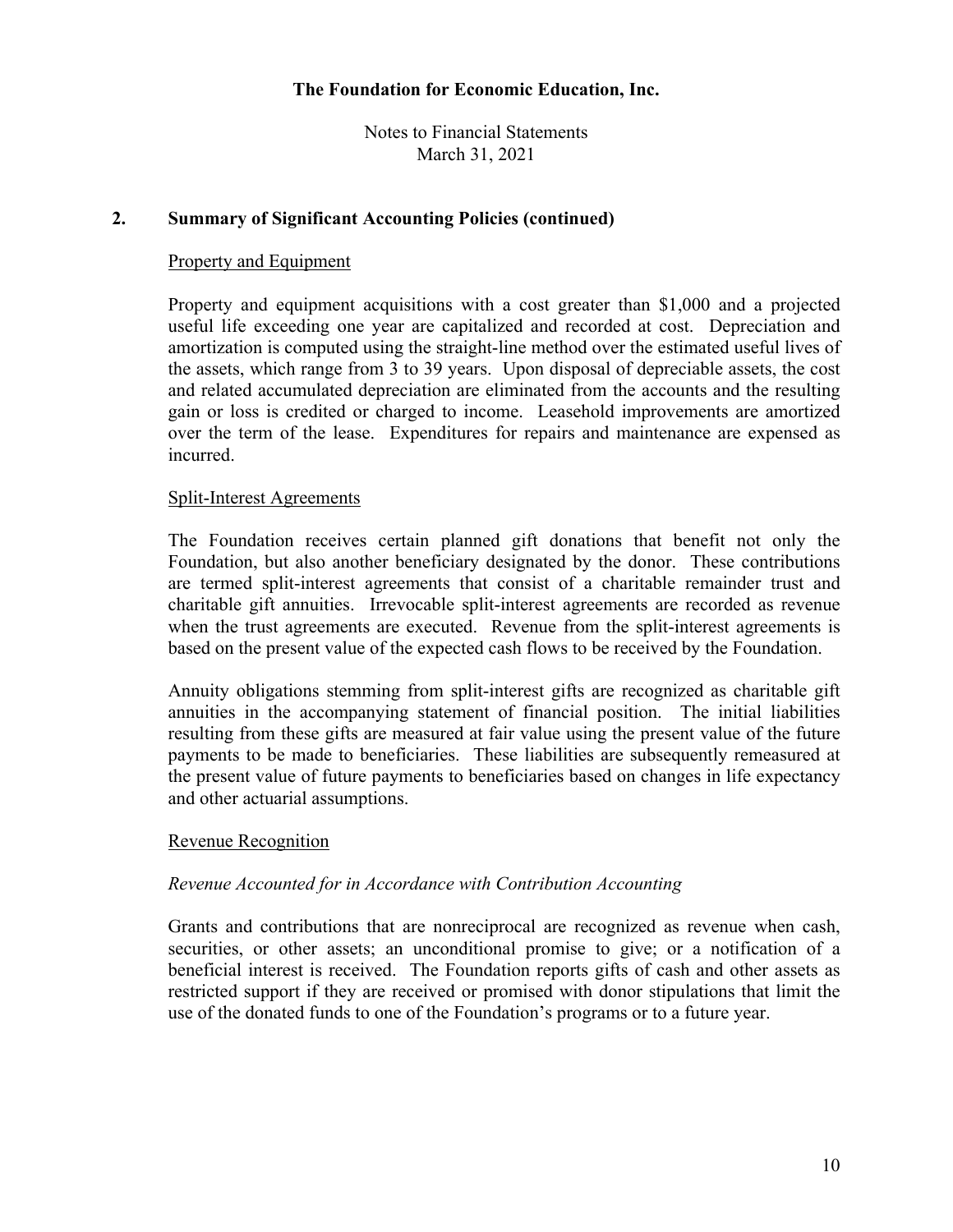Notes to Financial Statements March 31, 2021

## **2. Summary of Significant Accounting Policies (continued)**

#### Revenue Recognition (continued)

*Revenue Accounted for in Accordance with Contribution Accounting (continued)* 

When a donor restriction expires, that is, when a stipulated time restriction ends or purpose restriction is accomplished, net assets with donor restrictions are reclassified to net assets without donor restrictions and reported in the statement of activities as net assets released from restrictions.

The Foundation receives certain promises to give, collected over multiple accounting periods, and classifies the portion receivable in future accounting periods as restricted revenue. The Foundation discounts the promises to give using an appropriate discount rate over the contribution period, if material.

Conditional contributions contain a donor-imposed condition that represents a barrier that must be overcome before the Foundation is entitled to the assets transferred or promised. Failure to overcome the barrier gives the donor a right of return of the assets it has transferred or gives the promisor a right of release from its obligation to transfer its assets. Conditional contributions are recognized as revenue, either with or without donor restrictions, when donor-imposed conditions are substantially met, and any barriers are overcome. Donor restrictions are also satisfied when qualifying expenditures are incurred for the donor-specified program.

Milestone grants are recorded as revenue when grant milestones are achieved. Funds received in advance and not spent are included in deferred revenue in the accompanying statement of financial position at March 31, 2021. Any grant expenses related to work in progress before the milestone is complete are recorded as grants receivable in the accompanying statement of financial position. At March 31, 2021, deferred revenue for the milestone grant totaled \$67,502, and is reflected in the accompanying statement of financial position.

Donated services consist primarily of advertising services. These in-kind donations are recorded at their fair value at the time of donation as a component of contributions in the accompanying statement of activities.

Donated goods are recorded at their estimated fair value at the date of receipt, and consist of various publication items to be included with the Foundation's inventory.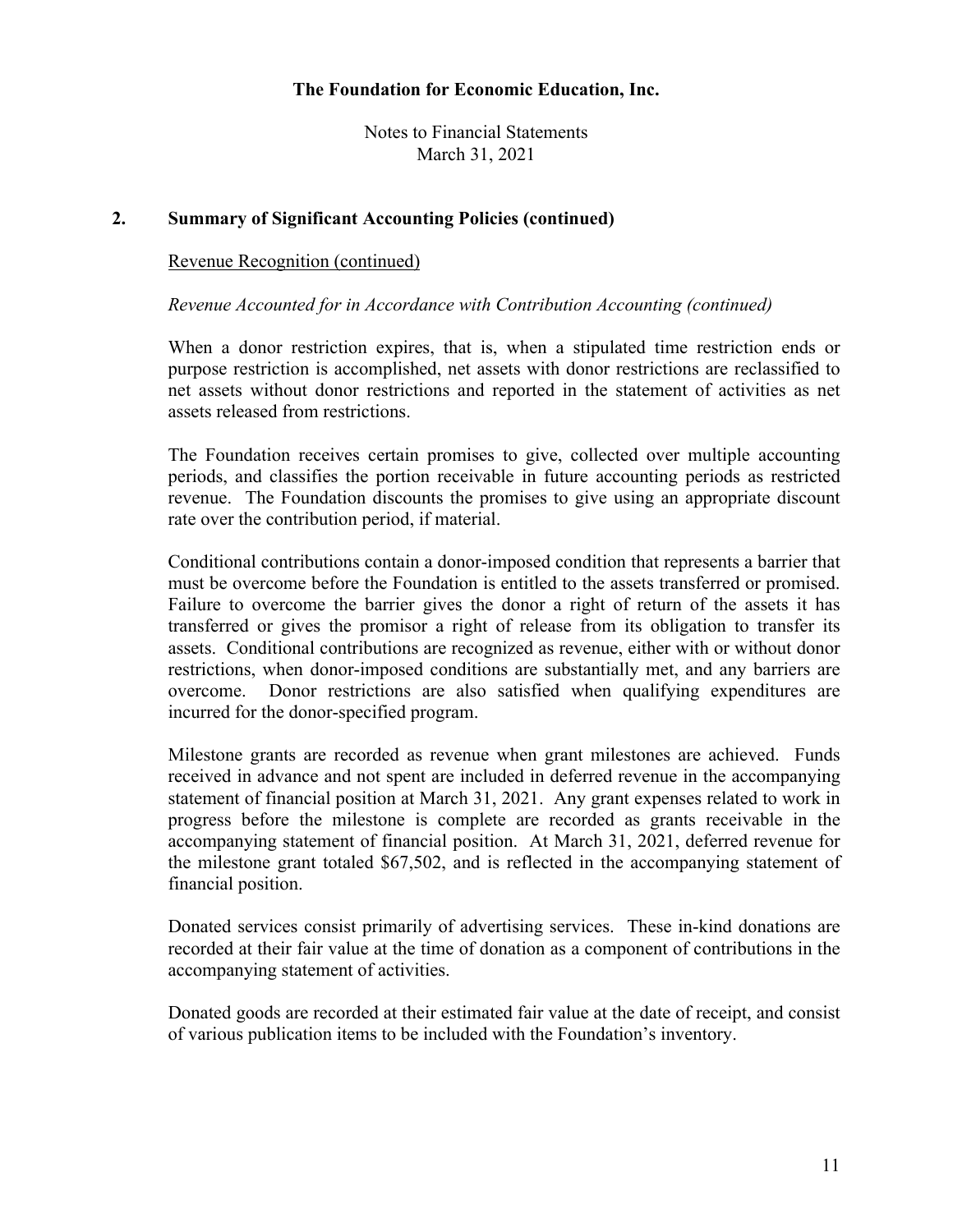Notes to Financial Statements March 31, 2021

## **2. Summary of Significant Accounting Policies (continued)**

### Revenue Recognition (continued)

### *Revenue Accounted for as Contracts with Customers*

Revenue is recognized when the Foundation satisfies a performance obligation by transferring a promised good to, or performing a service for, a customer. The amount of revenue recognized reflects the consideration the Foundation expects to receive in exchange for satisfying distinct performance obligations. If a performance obligation does not meet the criteria to be considered distinct, the Foundation combines it with other performance obligations until a distinct bundle of goods or services exists. Fees or amounts received in advance of satisfying contractual performance obligations are reflected as deferred revenue in the statement of financial position. Revenue is recognized either over time or at the point in time that contractual obligations are met.

Revenue from registrations and tuition related to the summer seminars is recognized at the time the events are held and services are provided, with any amounts received in advance deferred until that time. Amounts received in advance are deferred and recognized when the performance obligations are met.

#### Functional Allocation of Expenses

The costs of program and supporting services activities have been summarized on a functional basis in the statement of activities. The statement of functional expenses presents the natural classification detail of expenses by function. Accordingly, certain costs have been allocated among the programs and supporting services benefited.

#### Use of Estimates

The preparation of financial statements in conformity with accounting principles generally accepted in the United States of America requires management to make estimates and assumptions that affect the amounts reported in the financial statements and accompanying notes. Actual results could differ from those estimates.

#### Advertising Expenses

The Foundation expenses advertising costs as incurred. Advertising and promotional expenses totaled \$120,714 for the year ended March 31, 2021.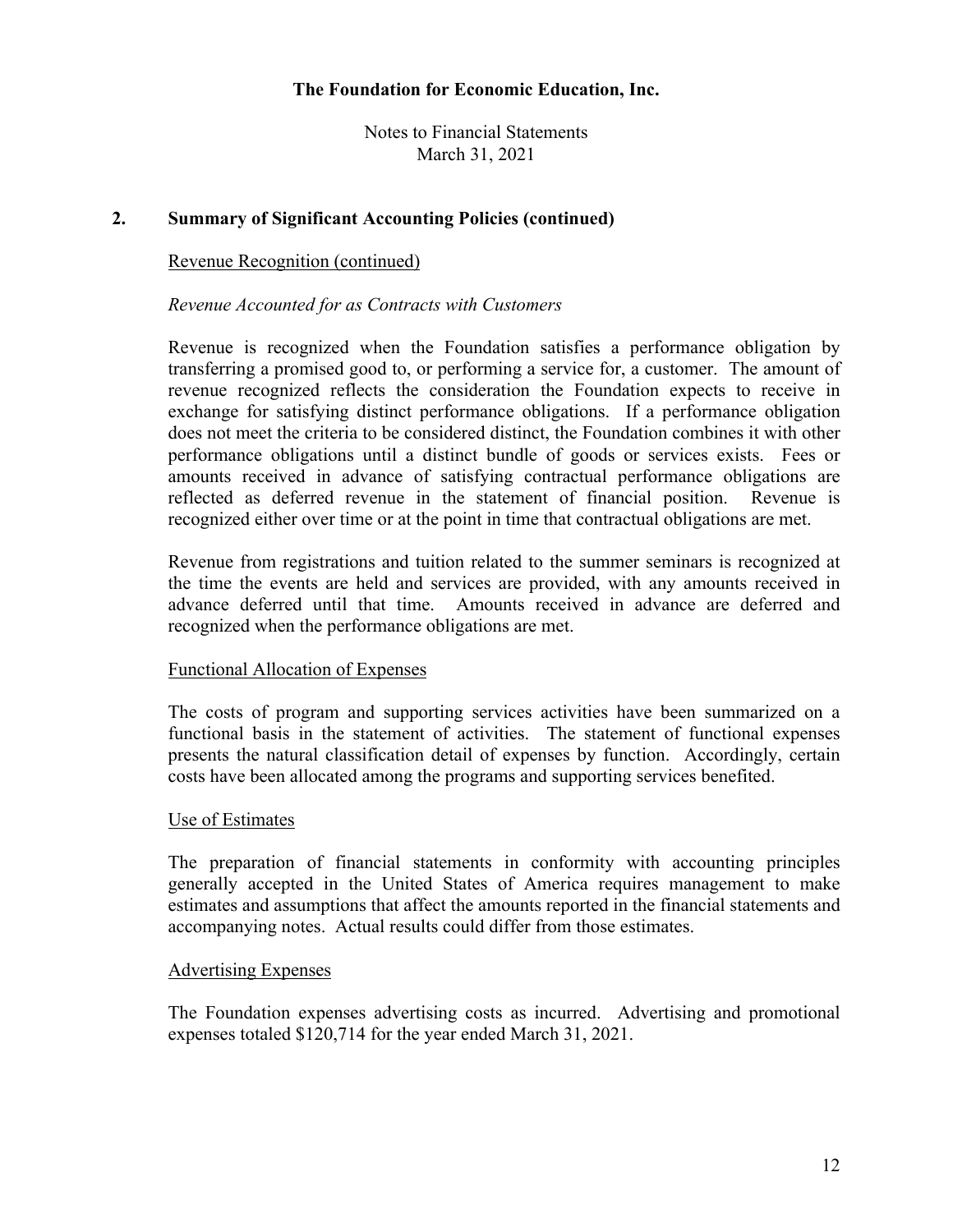Notes to Financial Statements March 31, 2021

### **2. Summary of Significant Accounting Policies (continued)**

#### Recently Issued Accounting Pronouncement

In February 2016, the Financial Accounting Standards Board (FASB) issued Accounting Standards Update 2016-02, *Leases.* The update requires a lessee to recognize a right-ofuse asset and lease liability, initially measured at the present value of the lease payments, in its statement of financial position. The guidance also expands the required quantitative and qualitative lease disclosures. The guidance is effective beginning in the Foundation's fiscal year 2023.

## **Subsequent Events**

In preparing these financial statements, the Foundation has evaluated events and transactions for potential recognition or disclosure through September 28, 2021, the date the financial statements were available to be issued.

## **3. Liquidity and Availability**

The Foundation strives to maintain liquid financial assets sufficient to cover 90 days of general expenditures. Management periodically reviews the Foundation's liquid asset needs and adjusts the cash and cash equivalents balances as necessary. Amounts in excess of operating liquidity are invested in various short-term and highly liquid securities.

The Foundation relies entirely on private donations, and accordingly, the Board of Trustees and management recognize the need to maintain substantial cash and fixed income assets necessary to maintain operations through seasonal periods of lower contributions and potential economic downturns. The Board of Trustees' approved policy requires a minimum reserve for operations at the beginning of each fiscal year, equivalent to 25% of the upcoming fiscal year's operating budget, excluding any expenses with dedicated donor funding. The Foundation also requires a reserve controlled by the Board of Trustees set aside for contingencies, which is equal to 30% of the same budget. Both the operational reserve and the contingency reserve are held in ultra short-term bond exchange-traded funds.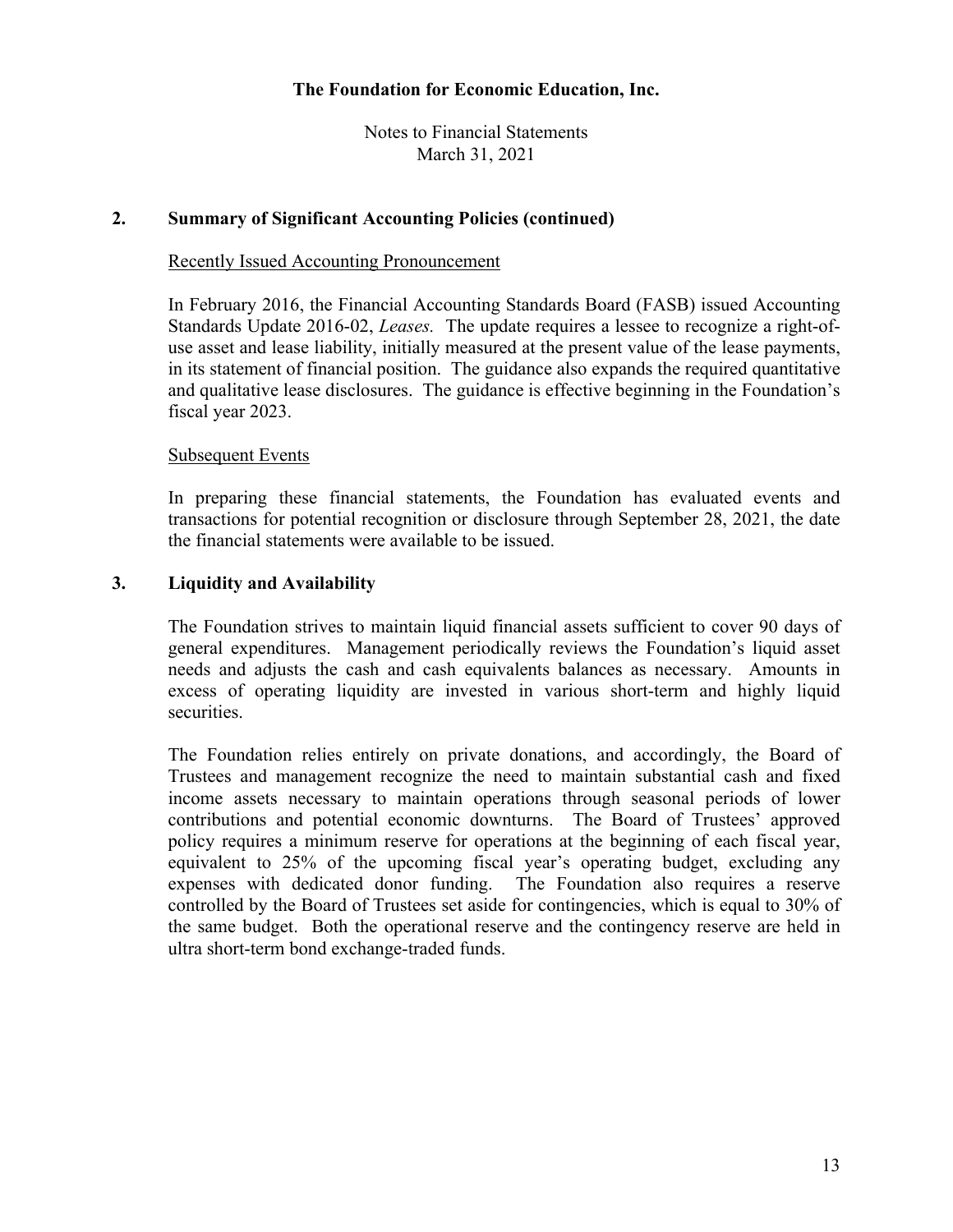Notes to Financial Statements March 31, 2021

### **3. Liquidity and Availability (continued)**

Financial assets that are available for general expenditures within one year of the statement of financial position date comprise the following at March 31, 2021:

| Cash held in checking and savings accounts    | 1,190,179 |
|-----------------------------------------------|-----------|
| Contributions receivable, due within one year | 150,000   |
| Investments without donor restrictions        | 2,293,014 |
|                                               |           |
| Total available for general expenditures      | 3,633,193 |

## **4. Concentration of Credit Risk**

Financial instruments that potentially subject the Foundation to significant concentrations of credit risk consist of cash and cash equivalents, and investments. The Foundation maintains cash deposit and transaction accounts, along with investments, with various financial institutions and these values, from time to time, exceed insurable limits under the Federal Deposit Insurance Corporation (FDIC) and Securities Investor Protection Corporation (SIPC). The Foundation has not experienced any credit losses on its cash and cash equivalents, and investments to date as it relates to FDIC and SIPC insurance limits. Management periodically assesses the financial condition of these financial institutions and believes that the risk of any credit loss is minimal.

## **5. Contributions Receivable**

Contributions receivable are due as follows at March 31, 2021:

| Due in less than one year<br>Due in one to five years          | S | 150,000<br>25,000 |
|----------------------------------------------------------------|---|-------------------|
| Total contributions receivable<br>Less: present value discount |   | 175,000<br>25     |
| Contributions receivable, net                                  |   | 174,975           |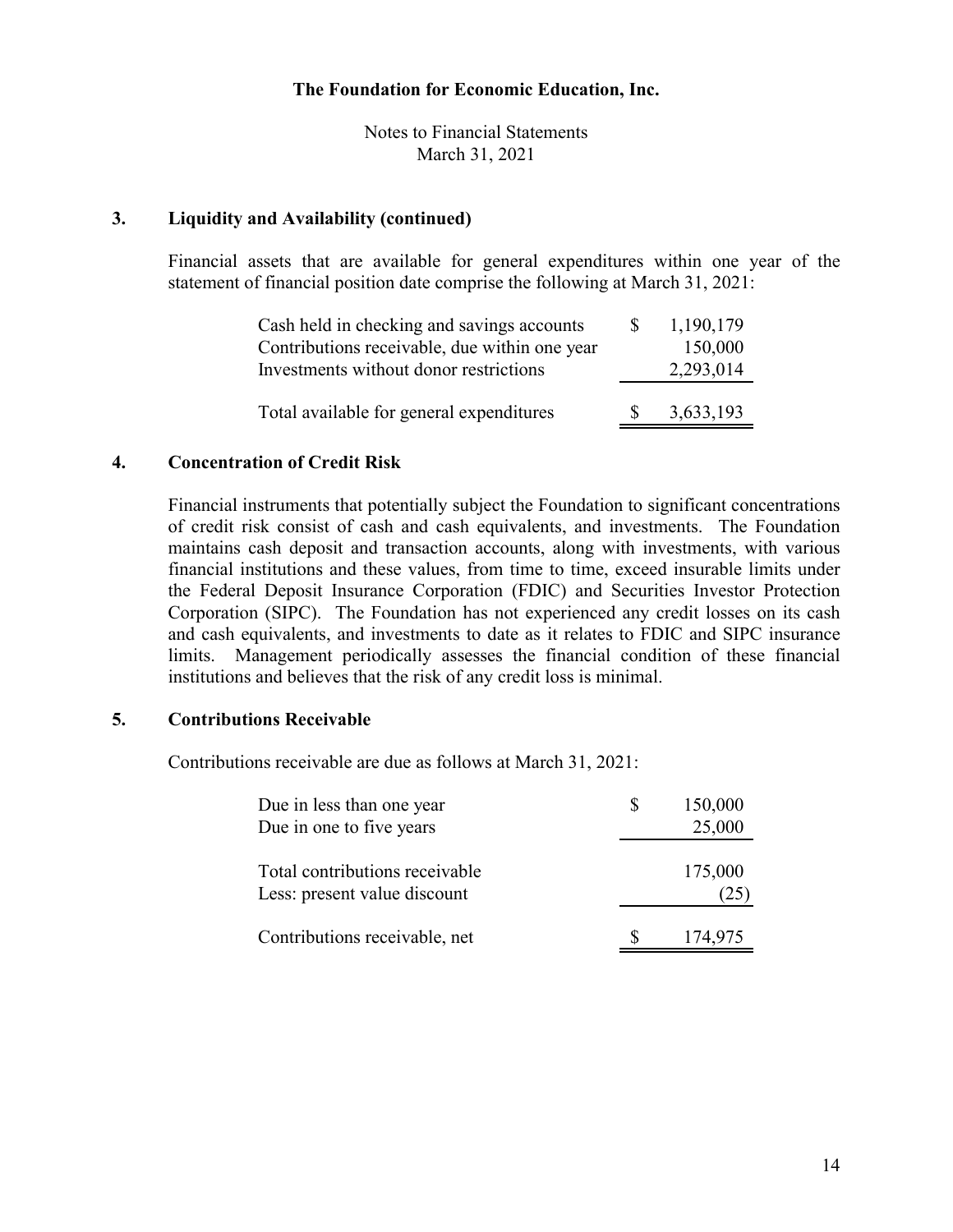Notes to Financial Statements March 31, 2021

#### **6. Split-Interest Agreements**

#### Assets Held in Charitable Remainder Trust

The Foundation is a trustee for one charitable remainder trust – *Warren Trust.* The fair value of assets held by the trust is reported as an asset. The asset is offset by a liability presented in the accompanying statement of financial position as "due to other beneficiaries of charitable remainder trust."

#### Beneficial Interest in Third-Party Trusts

The Foundation is a remainderman to certain charitable remainder trusts. Upon the death of the beneficiaries of these remainder trusts, the assets will revert to the Foundation to be used according to the donors' wishes. Assets held in trust by and for the Foundation are valued at either fair value or at the discounted present value of the estimated future receipts from the trusts. Where applicable, estimated future payments are discounted at a risk-free rate of return based on the expected term of the split-interest agreements at the time the agreements are created, ranging from 3% to 6%.

The Foundation had a beneficial interest in the following trusts at March 31, 2021:

*Katherine L. Lyness Unitrust ("the Trust"),* which is held and administered by an independent third-party trustee. Upon termination of the Trust, the Trust's assets will be distributed to the Foundation. The Trust's assets held are reported at their fair value of \$50,286 at March 31, 2021. The Trust assets are not restricted by the grantor, but are recorded as net assets with donor restrictions pending the passage of the Trust until trust termination, at which time the assets will be released from restriction. Net investment return from the beneficial trust totaled \$13,910, including realized and unrealized gains and losses, interest income, and investment fees, which were reported in the statement of activities for the year ended March 31, 2021.

*The Krogdahl Trust,* which is administered by a third-party trustee. The trust is to be held in perpetuity, and generated returns may be used for purposes without donor restrictions. Total assets of this trust were \$32,431 at March 31, 2021.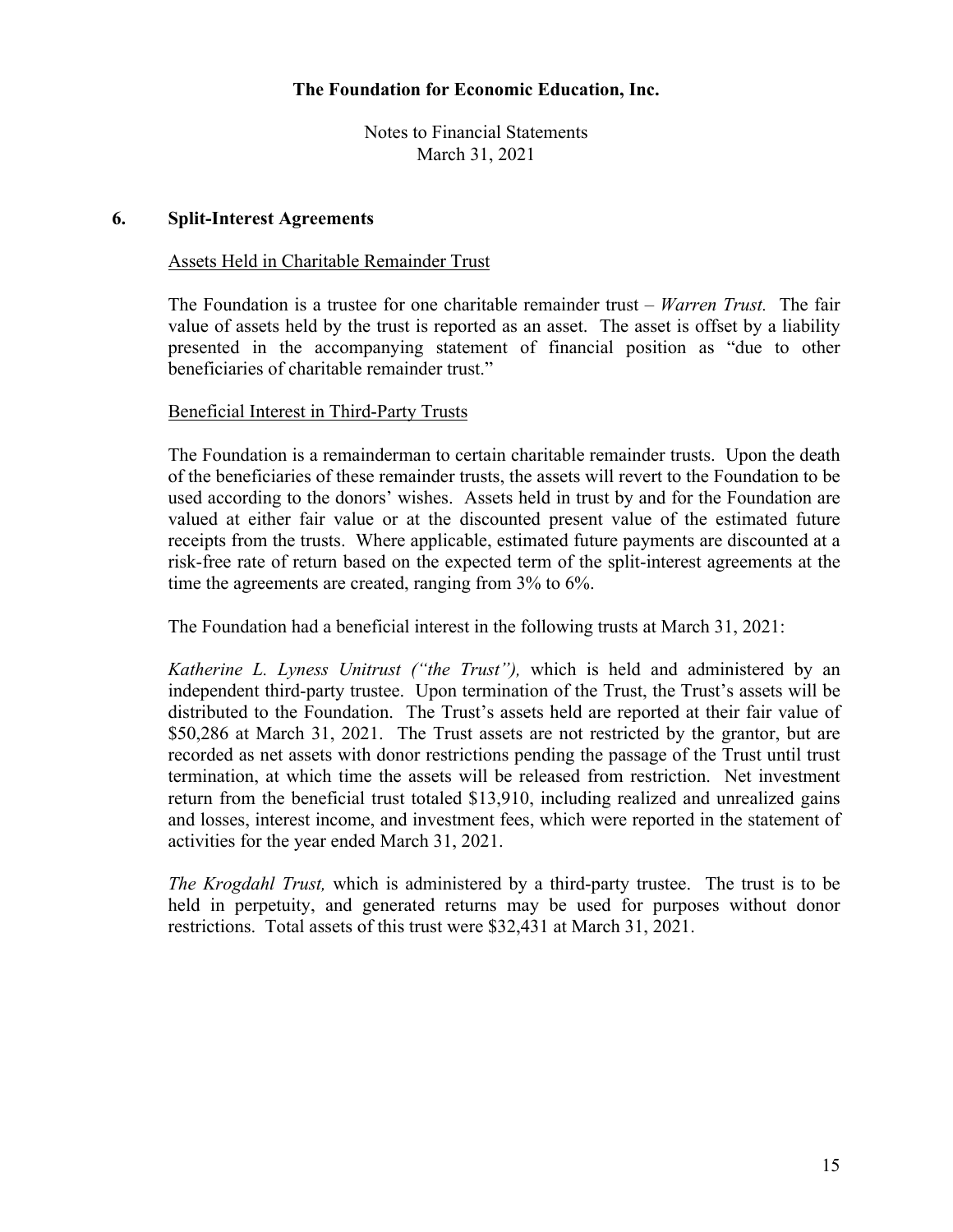Notes to Financial Statements March 31, 2021

### **6. Split-Interest Agreements (continued)**

### Beneficial Interest in Third-Party Trusts (continued)

In addition, the Foundation is the beneficiary of two additional charitable remainder trusts that are held and administered by others on its behalf. The Foundation's right to these trust assets remains conditional, and, therefore, the Foundation's share of trust assets is not recorded in the statement of financial position. When the conditional status is changed such that the Foundation has an unconditional right to these trust assets, the related investments will be recorded in the statement of financial position. The Foundation received distributions from both of these trusts totaling \$7,354 during the year ended March 31, 2021, and recognized this amount in investment return in the statement of activities.

#### **7. Investments and Fair Value Measurements**

The Foundation follows FASB Accounting Standards Codification 820, *Fair Value Measurements and Disclosures,* for its financial assets. This standard establishes a fair value hierarchy that prioritizes the inputs to valuation techniques used to measure fair value. Fair value measurement standards require an entity to maximize the use of observable inputs (such as quoted prices in active markets) and minimize the use of unobservable inputs (such as appraisals or other valuation techniques) to determine fair value. The categorization of a financial instrument within the hierarchy is based upon the pricing transparency of the instrument and does not necessarily correspond to the entity's perceived risk of that instrument.

The inputs used in measuring fair value are categorized into three levels. Level 1 inputs consist of unadjusted quoted prices in active markets for identical assets and liabilities and have the highest priority. Level 2 is based upon observable inputs other than quoted market prices, and Level 3 is based on unobservable inputs. The Foundation recognizes transfers between levels in the fair value hierarchy at the end of the reporting period.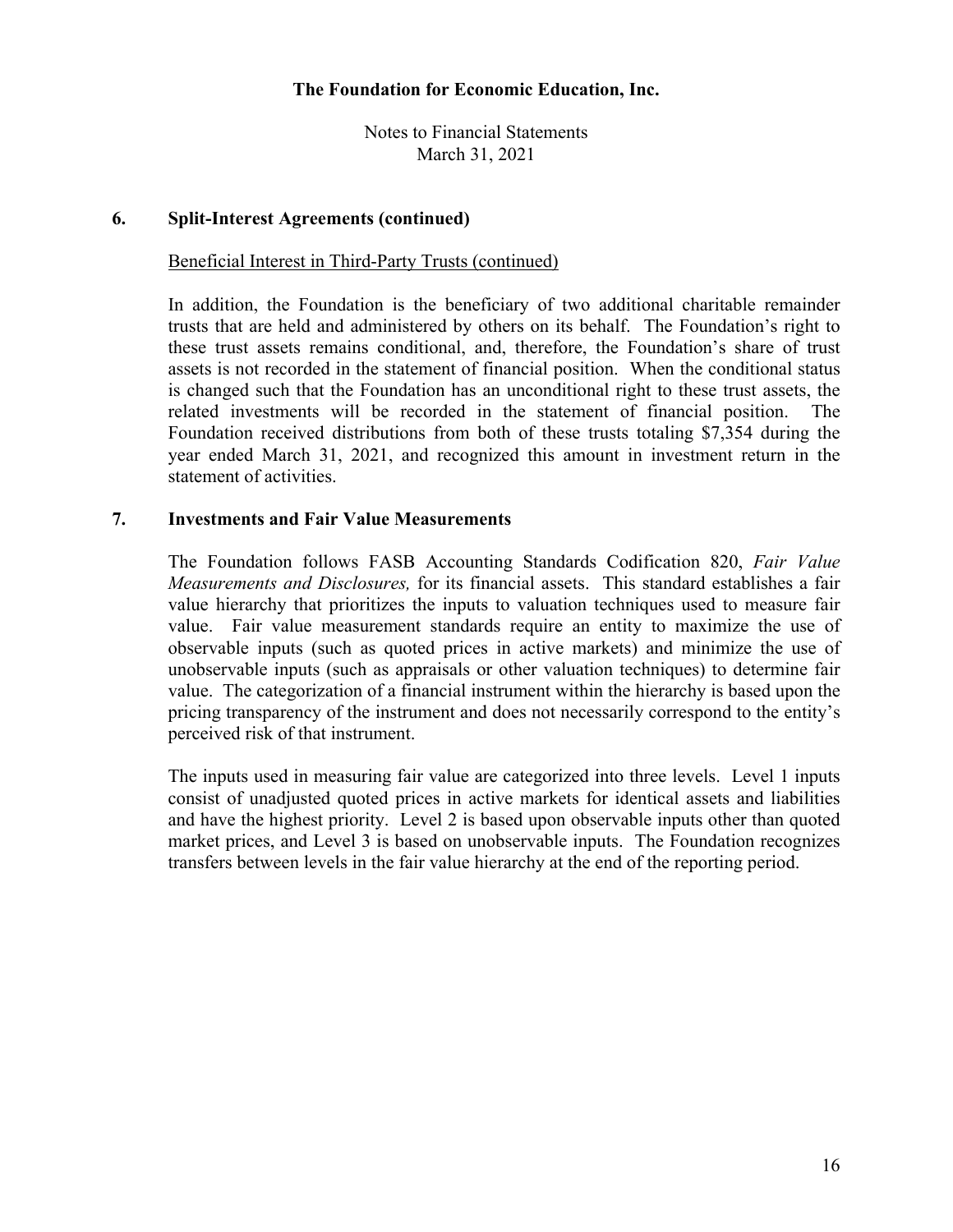Notes to Financial Statements March 31, 2021

### **7. Investments and Fair Value Measurements (continued)**

The Foundation used the following methods and significant assumptions to estimate fair value of assets and liabilities:

#### Investments

#### *Mutual Funds*

The Foundation's holdings in publicly traded mutual funds consist principally of debt and equity securities carried at their aggregate market value that is determinable by quoted market prices. Valuation is based on Level 1 inputs within the hierarchy used in measuring fair value.

#### *Common Stocks*

Common stocks are principally valued at the regular trading session closing price on the exchange or market in which such funds are principally traded, using the market approach. Valuation is based on Level 1 inputs within the hierarchy used in measuring fair value.

## *Privately Held S-Corp Holding*

The privately held S-corp holding consists of an investment in a limited partnership, where the Foundation has a 1.38% ownership. Investment in private company stock is determined using techniques consistent with both the market and income approaches, based on the estimates and assumptions in the absence of observable market data. The market approach considers comparable companies, comparable transactions, and company-specific information, including but not limited to restrictions on disposition, subsequent purchases of the same or similar securities by other investors, pending mergers and acquisitions, and the current financial position and operating results. The income approach considers the projected operating performance of the portfolio company. The private valuation of the limited partnership is performed annually by Gordon Brothers, an independent global advisory investment firm. The valuation is then provided to its investors, including the Foundation, which uses the valuation report to adjust the value of its ownership. Valuation is based on Level 3 inputs within the investment hierarchy used in measuring fair value.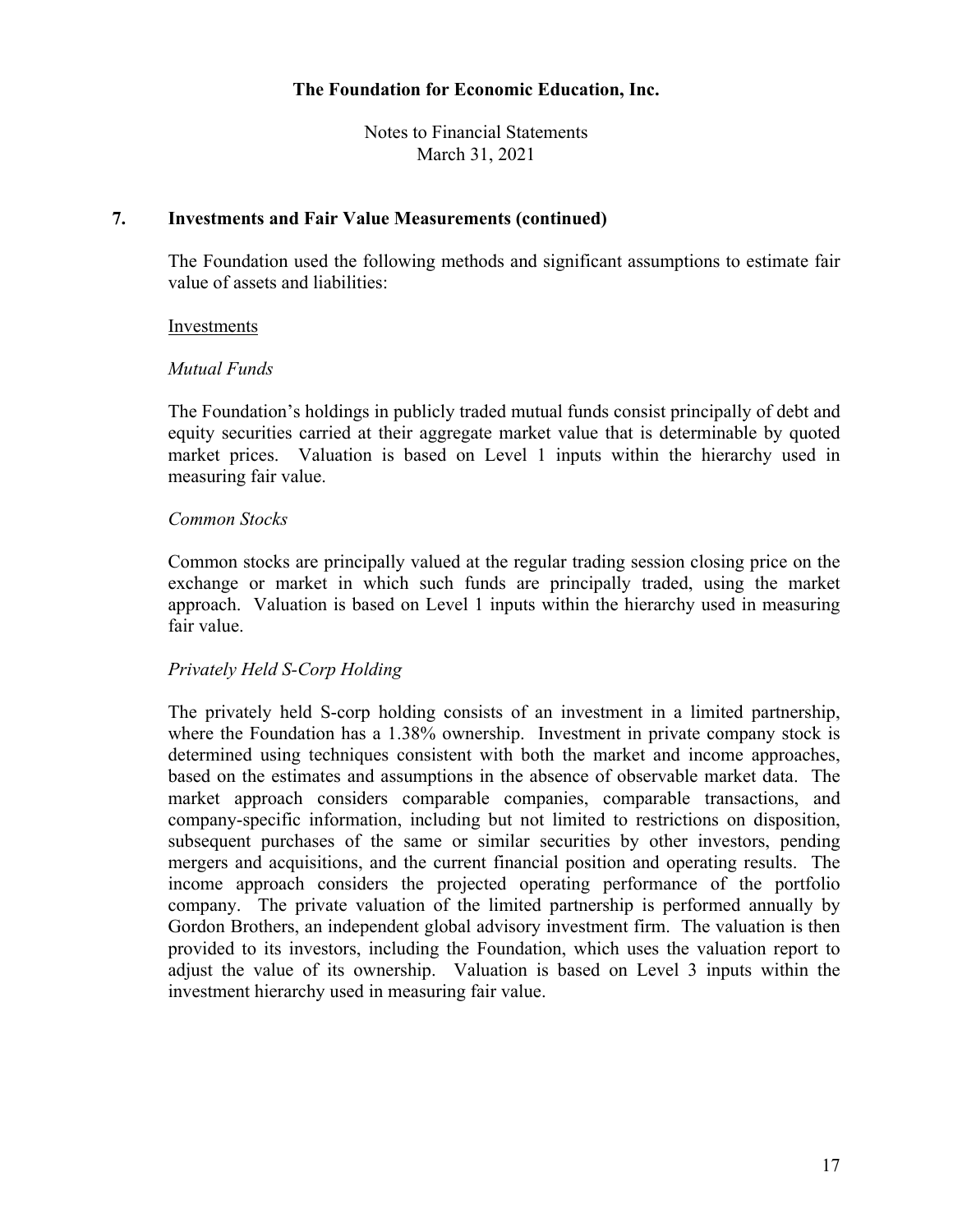Notes to Financial Statements March 31, 2021

### **7. Investments and Fair Value Measurements (continued)**

#### Charitable Remainder Trusts

Charitable remainder trust assets for which the Foundation is a trustee are invested in a diversified portfolio of common stocks, which are valued at fair value based on quoted market prices of the underlying investments, and are therefore classified within Level 1.

#### Beneficial Interest in Third-Party Trusts

#### *Level 1 Assets*

Charitable trust assets include the fair value of the Foundation's beneficial interest in a third-party trust where the Foundation is not a trustee. The fair value is measured upon quoted market prices of the underling investments, provided to the Foundation on an interval basis, and are therefore classified within Level 1.

### *Level 3 Assets*

Charitable trust assets also include the fair value of the Foundation's beneficial interest in a third-party trust where the Foundation is not a trustee. The fair value is measured upon the estimated net present value of amounts to be received. Distributions are to be made to the donor's designee (remainder trusts) during the terms of the agreements. At the end of the remainder trust terms, a portion of the remaining trust assets, as defined in the trust agreements, is to be distributed to the Foundation. The expected future cash inflows from the trusts are based on the fair value of the investments, future expected investment returns, and life expectancy of the donor or donor's designee, and have been recorded at present value. The value of these assets is based on unobservable inputs and the Foundation's own assumptions, and are therefore classified within Level 3.

#### Cryptocurrencies

Cryptocurrencies consist of BCH, BTC, and ETH, as defined in Note 2. These cryptocurrencies are carried at their fair value and are revalued to their current market at each reporting date. Fair value is determined based on the price quoted on the digital asset market exchange, which is an average of quoted rates from various cryptocurrency exchanges. The Foundation classifies its digital currencies as a Level 1 input, as these digital asset markets are readily available and values are constantly observable in these traded markets.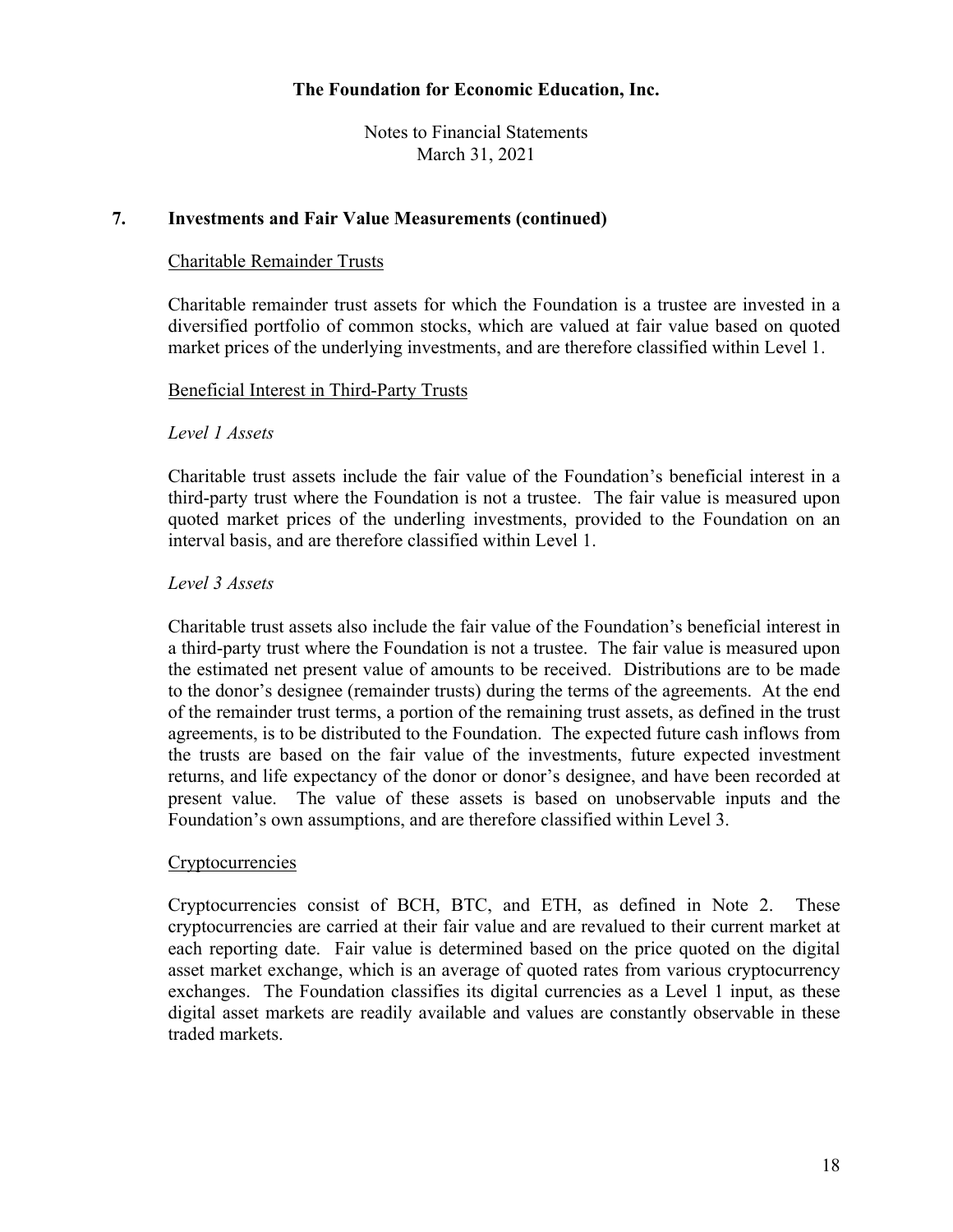Notes to Financial Statements March 31, 2021

## **7. Investments and Fair Value Measurements (continued)**

The following table presents the Foundation's fair value hierarchy for assets measured on a recurring basis at March 31, 2021:

|                               | Level 1            |                           | Level <sub>2</sub> | Level 3      | Total           |
|-------------------------------|--------------------|---------------------------|--------------------|--------------|-----------------|
|                               |                    |                           |                    |              |                 |
| Assets:<br>Investments:       |                    |                           |                    |              |                 |
| Money market funds            | \$<br>2,420,144 \$ |                           | \$                 |              | \$<br>2,420,144 |
| Common stocks                 | 689,829            |                           |                    |              | 689,829         |
| Exchange-traded funds         | 690,037            |                           |                    |              | 690,037         |
| Privately held S-corp holding |                    |                           |                    | 2,966,400    | 2,966,400       |
|                               |                    |                           |                    |              |                 |
| Total investments             | 3,800,010          |                           |                    | 2,966,400    | 6,766,410       |
| Assets held in charitable     |                    |                           |                    |              |                 |
| remainder trust:              |                    |                           |                    |              |                 |
| Money market funds            | 1,638              |                           |                    |              | 1,638           |
| Exchange-traded funds         | 158,323            |                           |                    |              | 158,323         |
| Common stocks                 | 158,148            |                           |                    |              | 158,148         |
|                               |                    |                           |                    |              |                 |
| Total assets held in          |                    |                           |                    |              |                 |
| charitable remainder trust    | 318,109            |                           |                    |              | 318,109         |
|                               |                    |                           |                    |              |                 |
| Beneficial interest in        |                    |                           |                    |              |                 |
| third-party trusts:           |                    |                           |                    |              |                 |
| Money market funds            | 164                |                           |                    |              | 164             |
| Mutual funds                  | 16,083             |                           |                    | 50,286       | 66,369          |
| Exchange-traded funds         | 16,184             |                           |                    |              | 16,184          |
| Total beneficial interest in  |                    |                           |                    |              |                 |
| third-party trusts            | 32,431             |                           |                    | 50,286       |                 |
|                               |                    |                           |                    |              | 82,717          |
| Cryptocurrencies:             |                    |                           |                    |              |                 |
| <b>BCH</b>                    | 2,346,582          |                           |                    |              | 2,346,582       |
| <b>BTC</b>                    | 7,408              |                           |                    |              | 7,408           |
| <b>ETH</b>                    | 5,532              |                           |                    |              | 5,532           |
|                               |                    |                           |                    |              |                 |
| Total cryptocurrencies        | 2,359,522          |                           |                    |              | 2,359,522       |
| Total assets at fair value    | \$<br>6,510,072    | $\boldsymbol{\mathsf{S}}$ | $-$ \$             | 3,016,686 \$ | 9,526,758       |
|                               |                    |                           |                    |              |                 |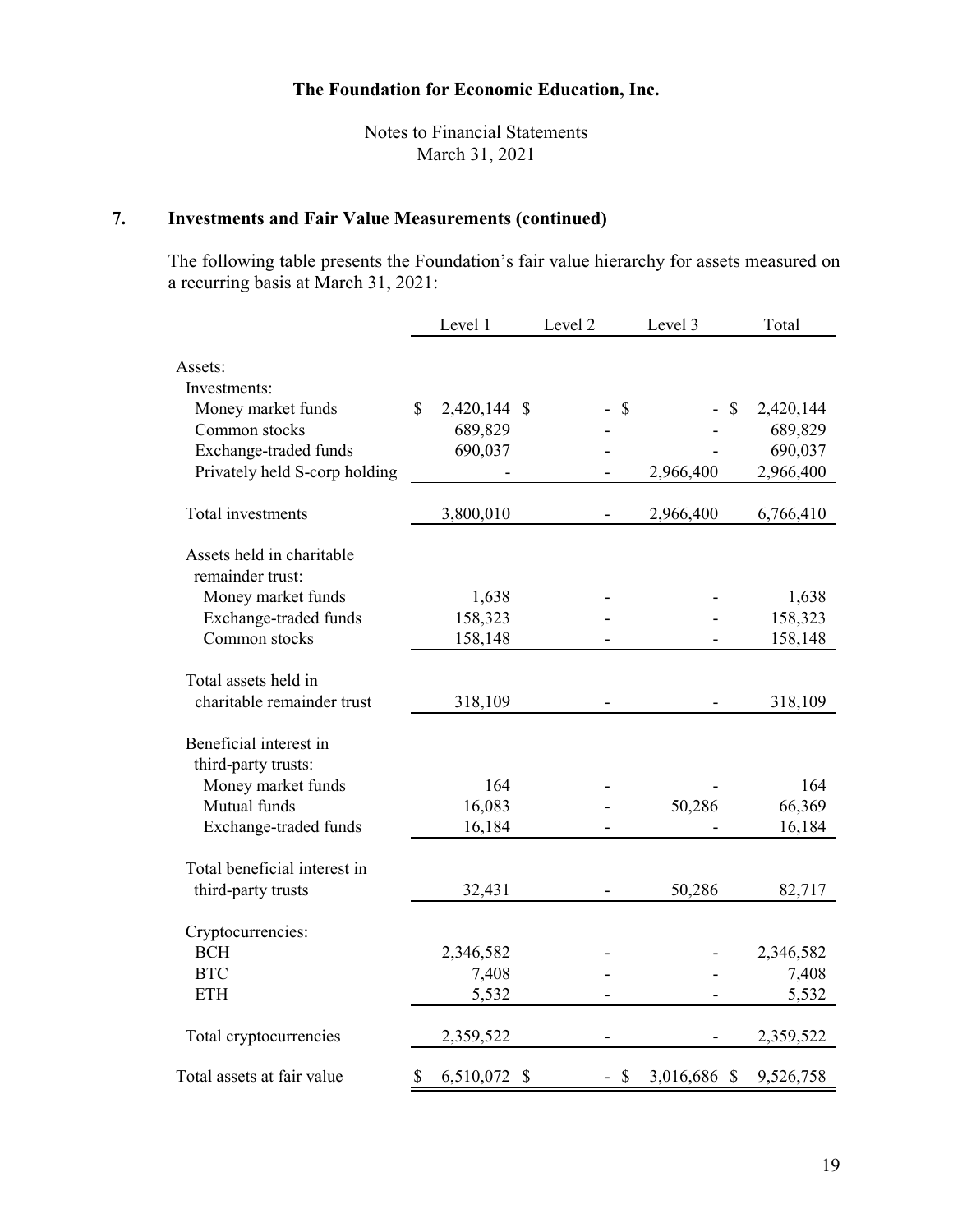Notes to Financial Statements March 31, 2021

#### **7. Investments and Fair Value Measurements (continued)**

The following table presents the Foundation's fair value hierarchy for liabilities measured on a recurring basis at March 31, 2021:

|                                            | Level 1 | Level 2 | Level 3          | Total  |
|--------------------------------------------|---------|---------|------------------|--------|
| Liabilities:<br>Charitable remainder trust | - \$    |         | $-$ \$ 89,334 \$ | 89,334 |
| Total liabilities at fair value            | - \$    | - \$    | 89,334 \$        | 89,334 |

## *Level 3 Inputs*

In cases where there is limited activity or less transparency around inputs to the valuation, securities are classified within Level 3 of the valuation hierarchy. Activities for assets and liabilities measured at fair value on a recurring basis using significant unobservable inputs (Level 3) were as follows for the year ended March 31, 2021:

|                                                                      |                                      |                               |                                  | Beneficial           |    |                                |
|----------------------------------------------------------------------|--------------------------------------|-------------------------------|----------------------------------|----------------------|----|--------------------------------|
|                                                                      | Privately Held<br>Interest in Third- |                               |                                  |                      |    |                                |
|                                                                      |                                      | S-Corp Holding                |                                  | Party Trusts         |    | Total                          |
| Beginning asset balance<br>Interest and dividends<br>Unrealized gain | \$                                   | 2,704,767<br>260,400<br>1,233 | \$                               | 36,376<br>13,910     | \$ | 2,741,143<br>260,400<br>15,143 |
| Ending asset balance                                                 | \$                                   | 2,966,400                     | S                                | 50,286               | S  | 3,016,686                      |
|                                                                      | Charitable<br>Gift<br>Annuities      |                               | Charitable<br>Remainder<br>Trust |                      |    | Total                          |
| Beginning liability balance<br>Change in value                       | \$                                   |                               | \$                               | 187,247<br>(97, 913) | \$ | 187,247<br>(97, 913)           |
| Ending liability balance                                             | \$                                   |                               | \$                               | 89,334               | \$ | 89,334                         |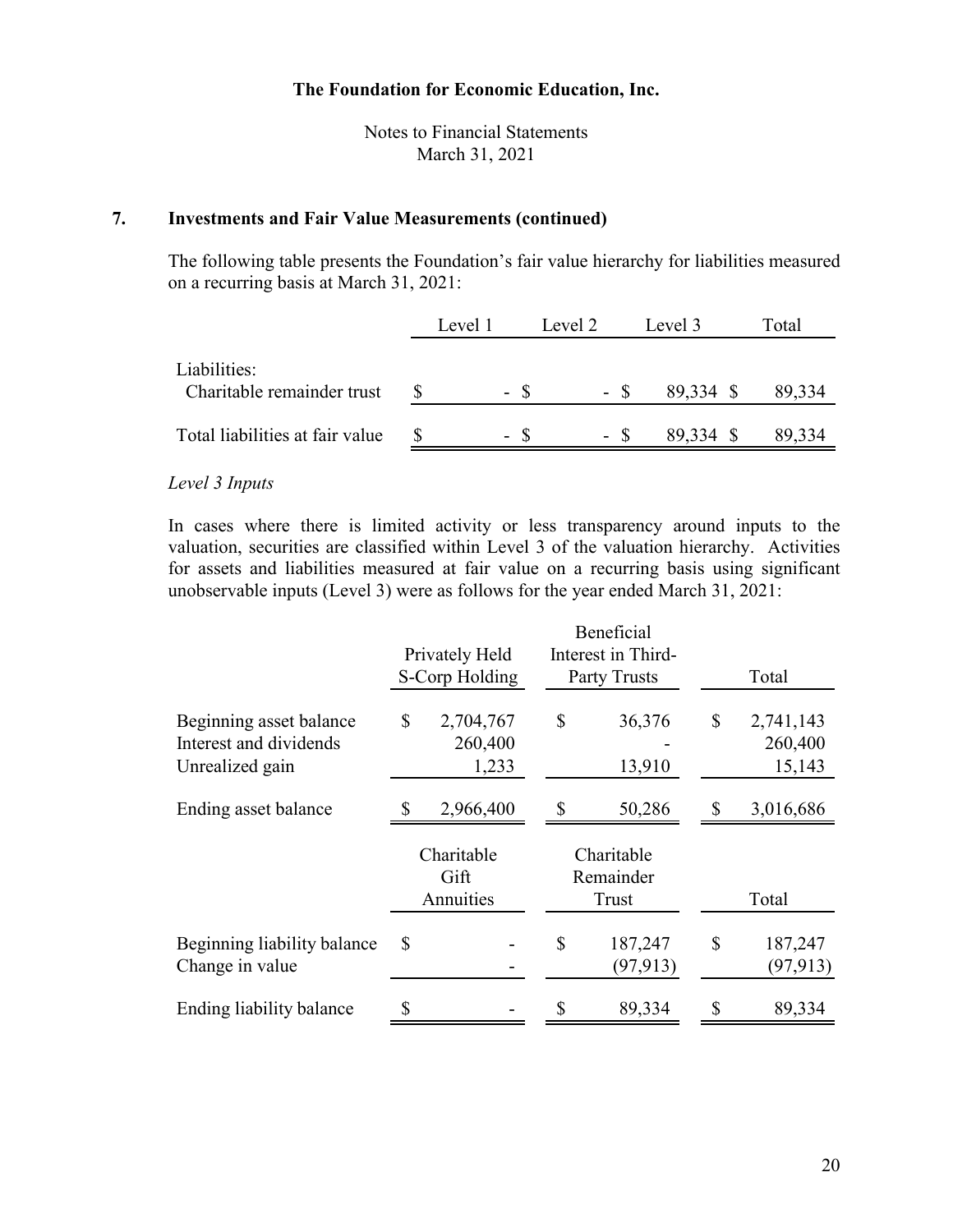Notes to Financial Statements March 31, 2021

## **7. Investments and Fair Value Measurements (continued)**

Investment return consists of the following for the year ended March 31, 2021:

| Interest and dividends         |              | 296,766   |
|--------------------------------|--------------|-----------|
| Realized gain on investments   |              | 617,493   |
| Unrealized gain on investments |              | 428,081   |
| Total investment return        | $\mathbf{S}$ | 1,342,340 |

There were no investment management fees incurred for the year ended March 31, 2021.

# **8. Property and Equipment**

Property and equipment consists of the following at March 31, 2021:

| Computer equipment                                             | 488,910    |
|----------------------------------------------------------------|------------|
| Software                                                       | 445,750    |
| Leasehold improvements                                         | 49,181     |
| Total property and equipment<br>Less: accumulated depreciation | 983,841    |
| and amortization                                               | (882, 637) |
| Property and equipment, net                                    | 101,204    |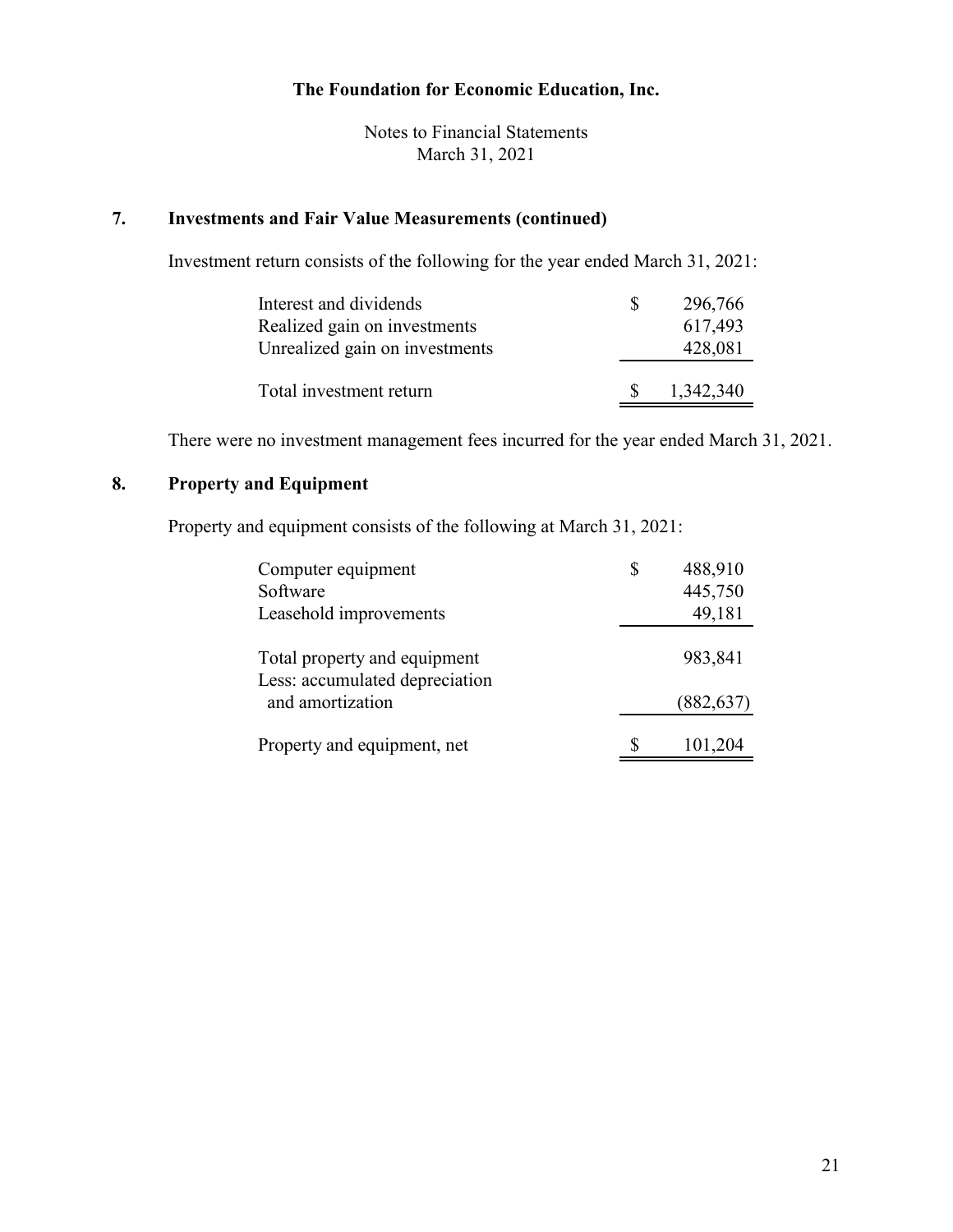Notes to Financial Statements March 31, 2021

# **9. Net Assets With Donor Restrictions**

Net assets with donor restrictions were restricted for the following at March 31, 2021:

| Net assets with purpose restrictions:    |                 |
|------------------------------------------|-----------------|
| Roger Ver Crypto Dedicated Giving        | \$<br>899,961   |
| Hecht Foundation – summer seminars       | 253,680         |
| Charitable remainder trust               | 135,368         |
| Maughmer/WSU Project                     | 25,993          |
| Whitman scholarships                     | 33,890          |
| Dennis G. Punches Charitable             |                 |
| Foundation Scholarship                   | 15,000          |
| Western Mass. discussion                 | 6,746           |
| Unappropriated endowment earnings:       |                 |
| <b>Maughmer Bequest</b>                  | 129,964         |
| Berkheimer Endowment                     | (2,313)         |
| <b>Warren Trust</b>                      | 1,438           |
| Charlene Barr Chalberg Endowment         | 877             |
| Krogdahl Trust                           | 384             |
| Roger Ver Endowed Bitcoin Cash           |                 |
| Fund for Liberty Education               | 139,792         |
| Endowment corpus:                        |                 |
| Maughmer Bequest                         | 1,108,055       |
| Berkheimer Endowment                     | 180,413         |
| <b>Warren Trust</b>                      | 157,617         |
| Charlene Barr Chalberg Endowment         | 90,000          |
| Krogdahl Trust                           | 32,047          |
| Roger Ver Endowed Bitcoin Cash           |                 |
| Fund for Liberty Education               | 1,000,000       |
| Total net assets with donor restrictions | \$<br>4,208,912 |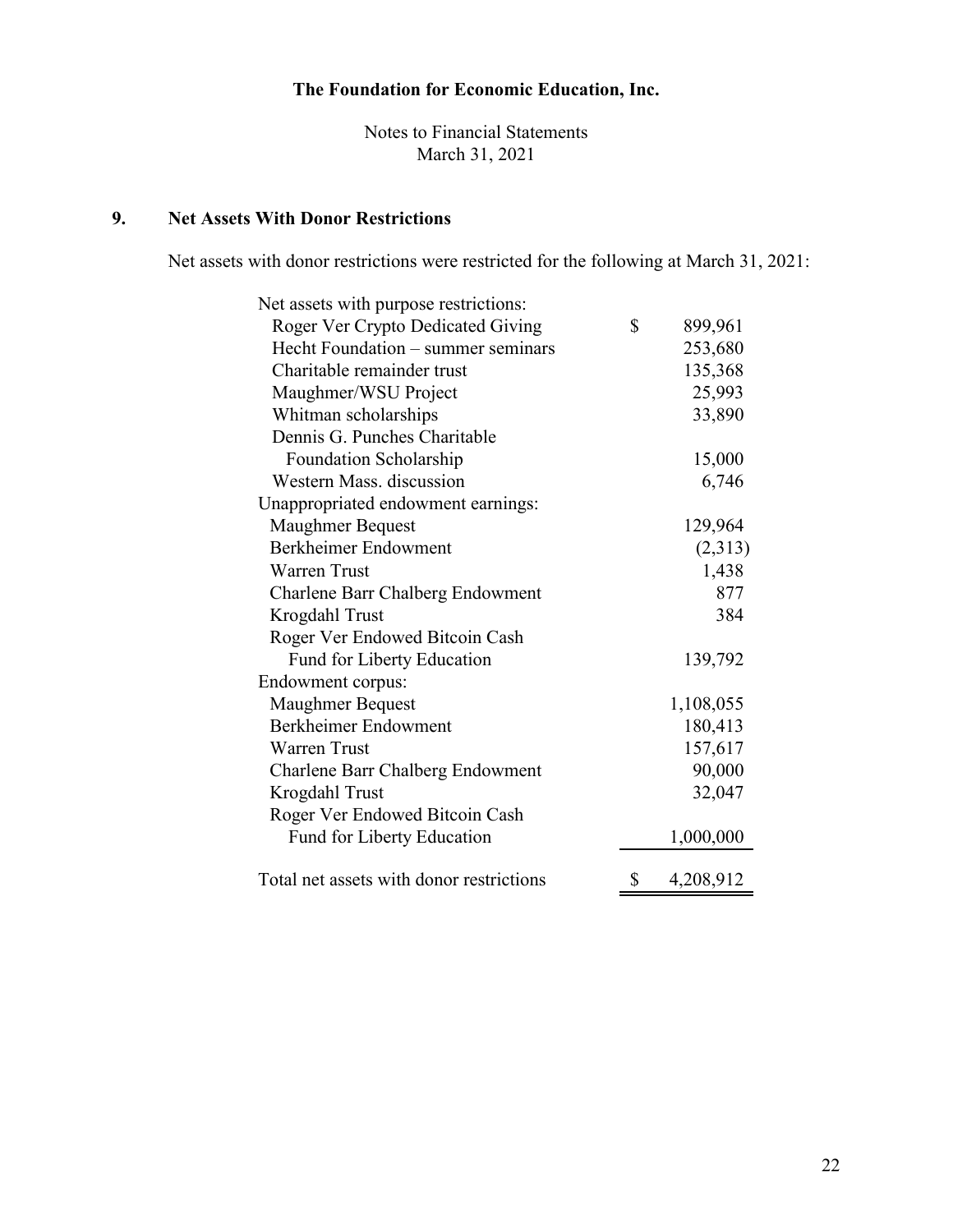Notes to Financial Statements March 31, 2021

## **9. Net Assets With Donor Restrictions (continued)**

The *Maughmer Bequest* requires that 20% of net earnings be expended for agreed-upon projects of the Foundation for Economic Education-Maughmer Fund, located at Washington State University. The remaining 80% of net earnings is required to be expended by the Foundation on the education of students in the Mountain and/or Pacific States.

The *Berkheimer Endowment* requires that income generated from the endowment be first added to corpus up to the Consumer Price Index of the fund, and the remaining balance is to be used for unrestricted purposes.

The *Warren Trust* does not restrict the use of income generated and, therefore, can be used for unrestricted purposes. The corpus of the trust was equally divided between the Foundation and another not-for-profit foundation. The funds are held in a separate investment account and the income generated, if any, is distributed in accordance with the trust. The Foundation's share of the corpus is reflected as net assets with donor restrictions, and is reported as an investment in the statement of financial position.

The *Charlene Barr Chalberg Endowment* requires that the income generated from the endowment be used for "Charlene Barr Memorial Scholarships" to support high school students attending the Freedom 101 Program.

The *Krogdahl Trust* does not restrict the use of income generated, and, therefore, can be used for unrestricted purposes.

The *Roger Ver Endowed Bitcoin Cash Fund for Liberty Education* consists of a donor's gift of \$1,000,000 in Bitcoin Cash (BCH) that is required to be maintained in BCH perpetually, serving as the corpus of the endowment. Appreciation is evaluated annually each January, and those earnings are available to spend only in the form of BCH in the subsequent calendar year. Earnings from the fund are to be used for any expenditures supporting the Foundation's mission, and are required to be spent in the form of BCH, as no conversion to fiat is allowed. If the earnings remain unspent in the second fiscal year, the earnings will be added to the corpus amount of the endowment, and may not be carried forward to any future year's disbursements.

## **10. Endowment**

The Foundation's endowment has been funded by donor-restricted contributions to be held in perpetuity, the earnings of which can be used to fund either specific programs or general operations.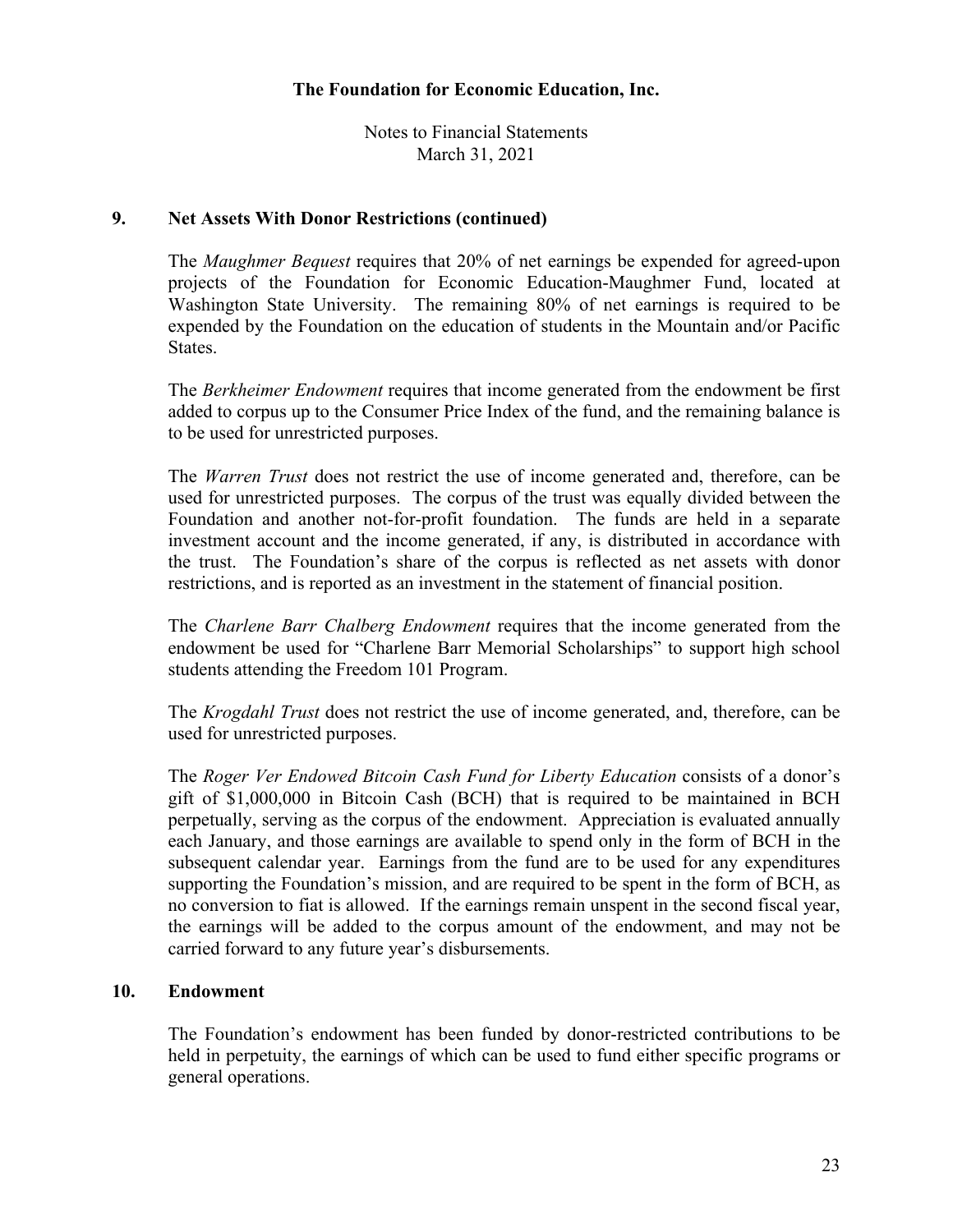Notes to Financial Statements March 31, 2021

### **10. Endowment (continued)**

#### Interpretation of Relevant Law

The Foundation's Board of Trustees has interpreted New York's Uniform Prudent Management of Institutional Funds Act (UPMIFA) as requiring the preservation of the fair value of the original gift as of the gift date of the donor-restricted endowment funds, absent explicit donor stipulations to the contrary. As a result of this interpretation, the Foundation classifies as net assets with donor restrictions (a) the original value of gifts donated to the permanent endowment, (b) the original value of subsequent gifts to the permanent endowment, and (c) accumulations to the permanent endowment made in accordance with the direction of the applicable donor gift instrument at the time the accumulation is added to the fund. A portion of each donor-restricted endowment fund is appropriated for expenditure by the Foundation in a manner consistent with the standard of prudence prescribed by UPMIFA.

In accordance with UPMIFA, the Foundation considers the following factors in making a determination to appropriate or accumulate donor-restricted funds: (1) duration and preservation of the fund; (2) purposes of the Foundation and the donor-restricted endowment fund; (3) general economic conditions; (4) possible effect of inflation and deflation; (5) expected total return from income and the appreciation or depreciation of investments; (6) other resources of the Foundation; and (7) investment policies of the Foundation.

## Return Objectives, Risk Parameters, and Strategies

The Foundation's investment policies are monitored and approved by its Finance and Investment Committee. This committee consists of the Chairman, Treasurer, and two atlarge members with financial backgrounds. The Treasurer reviews the investment performance prior to each meeting of the Board of Trustees. The committee meets at lease annually to consider investment performance and its standing instruction to internal management. Liquid assets may be held in insured bank accounts and separate brokerage accounts, and invested in low-cost index funds, mutual funds, or exchange-traded funds, which may invest in or reference publicly-traded common and preferred stocks, convertible bonds, and fixed income securities. No other securities are permissible without approval from the committee, and individual holding of equities and debt is not allowable. While the Foundation receives contributions in the form of equity, its policy is to convert the equity investments to approved types of investments (as noted above) as soon as possible.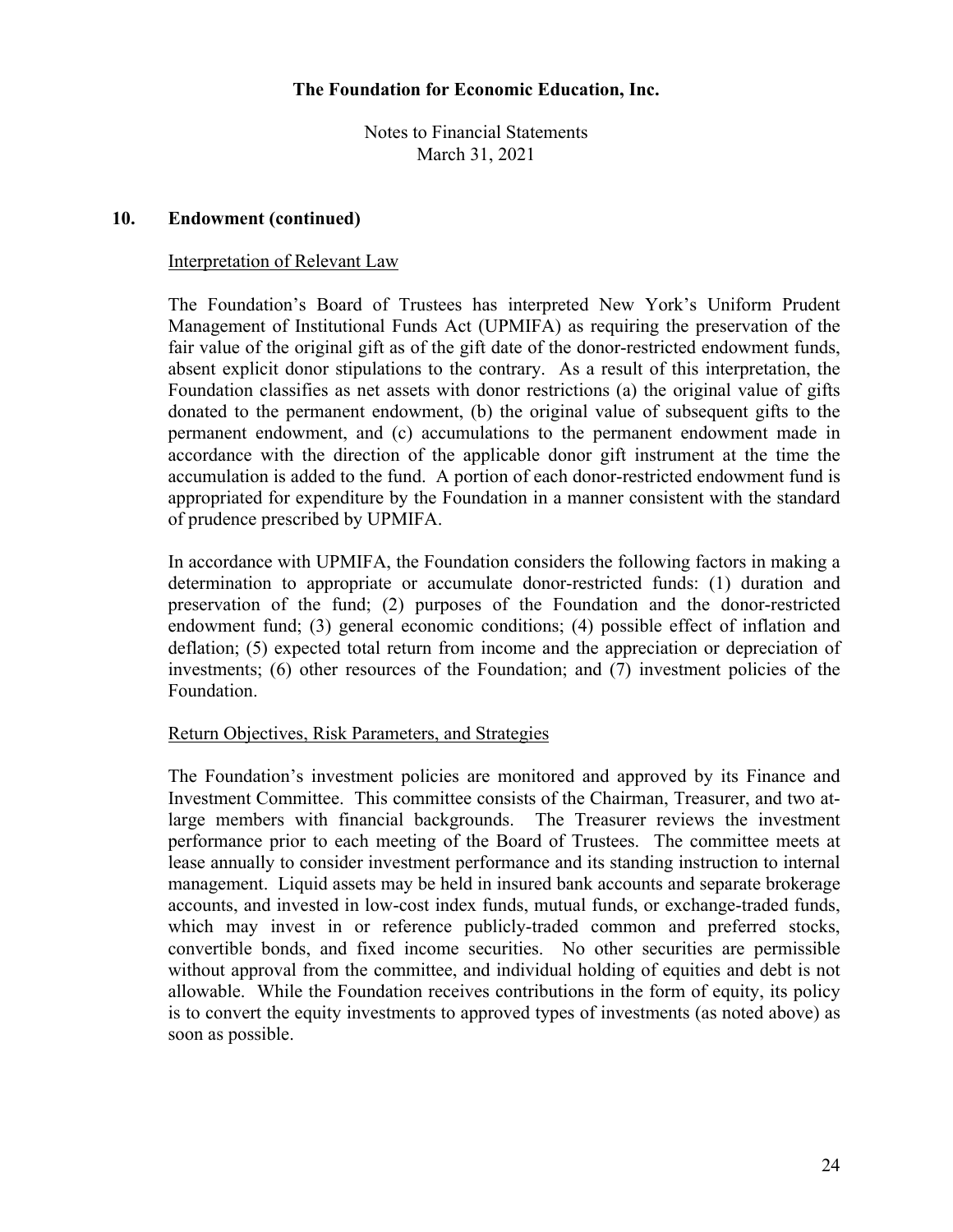Notes to Financial Statements March 31, 2021

### **10. Endowment (continued)**

#### Funds with Deficiencies

From time to time, the fair value of assets associated with individual donor-restricted endowment funds may fall below the level that the donor or UPMIFA requires the Foundation to retain as a fund of perpetual duration. In accordance with accounting principles generally accepted in the United States of America, deficiencies of this nature would be reported by the Foundation in net assets without donor restrictions. At March 31, 2021, deficiencies of this nature totaled \$2,313 and are reflected in the Berkheimer Endowment. This deficiency was the result of market fluctuations and economic downturn at the end of the fiscal year. There were no other deficient funds at March 31, 2021.

#### Composition of Endowment Net Assets

|                              | <b>Without Donor</b><br>With Donor<br>Restrictions<br>Restrictions |    |           | Total |           |
|------------------------------|--------------------------------------------------------------------|----|-----------|-------|-----------|
| Donor-restricted funds:      |                                                                    |    |           |       |           |
| Maughmer Bequest             | \$                                                                 | \$ | 1,238,019 | \$    | 1,238,019 |
| Berkheimer Endowment         |                                                                    |    | 178,100   |       | 178,100   |
| <b>Warren Trust</b>          |                                                                    |    | 159,055   |       | 159,055   |
| Charlene Barr Chalberg       |                                                                    |    |           |       |           |
| Endowment                    |                                                                    |    | 90,877    |       | 90,877    |
| Krogdahl Trust               |                                                                    |    | 32,431    |       | 32,431    |
| Roger Ver Endowed            |                                                                    |    |           |       |           |
| <b>Bitcoin Cash Fund for</b> |                                                                    |    |           |       |           |
| Liberty Education            |                                                                    |    | 1,139,792 |       | 1,139,792 |
| Total endowment funds        |                                                                    |    | 2,838,274 |       | 2,838,274 |

Endowment net asset composition by type of fund was as follows at March 31, 2021: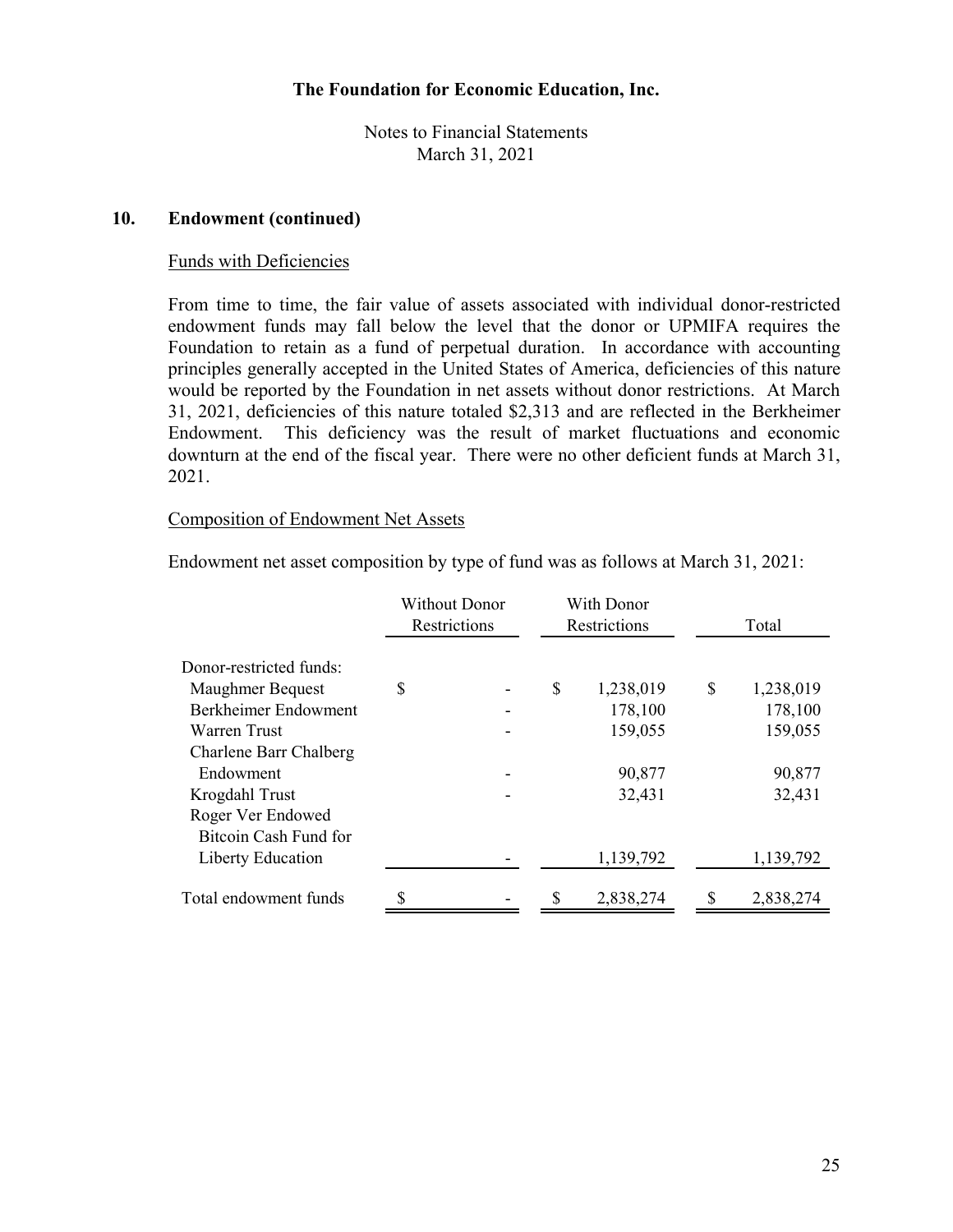Notes to Financial Statements March 31, 2021

#### **10. Endowment (continued)**

#### Changes in Endowment Net Assets

Changes in endowment net assets were as follows for the year ended March 31, 2021:

|                                                | Restrictions | <b>Without Donor</b> | With Donor<br>Restrictions |            | Total |            |
|------------------------------------------------|--------------|----------------------|----------------------------|------------|-------|------------|
| Endowment net assets,<br>beginning             | \$           |                      | \$                         | 1,687,029  | \$    | 1,687,029  |
| Investment return:<br>Interest and dividends   |              |                      |                            | 30,260     |       | 30,260     |
| Net realized and<br>unrealized gain            |              |                      |                            | 830,763    |       | 830,763    |
| Total investment return                        |              |                      |                            | 861,023    |       | 861,023    |
| Unrealized appreciation on<br>cryptocurrencies |              |                      |                            | 139,792    |       | 139,792    |
| Contributions<br>Appropriations of             |              |                      |                            | 1,000,000  |       | 1,000,000  |
| endowment assets<br>for expenditures           |              |                      |                            | (849, 570) |       | (849, 570) |
| Endowment net assets,<br>ending                | \$           |                      | \$                         | 2,838,274  |       | 2,838,274  |

## **11. Commitments and Contingencies**

#### **Operating Leases**

On January 5, 2016, the Foundation entered into a lease for office space, which commenced on May 1, 2016 and expires on October 31, 2022. On June 14, 2018, the Foundation entered into an amendment with the landlord of the office to begin leasing additional space under an amended lease agreement. The Foundation expanded into additional space on July 1, 2018, and began leasing a final additional space on September 1, 2019.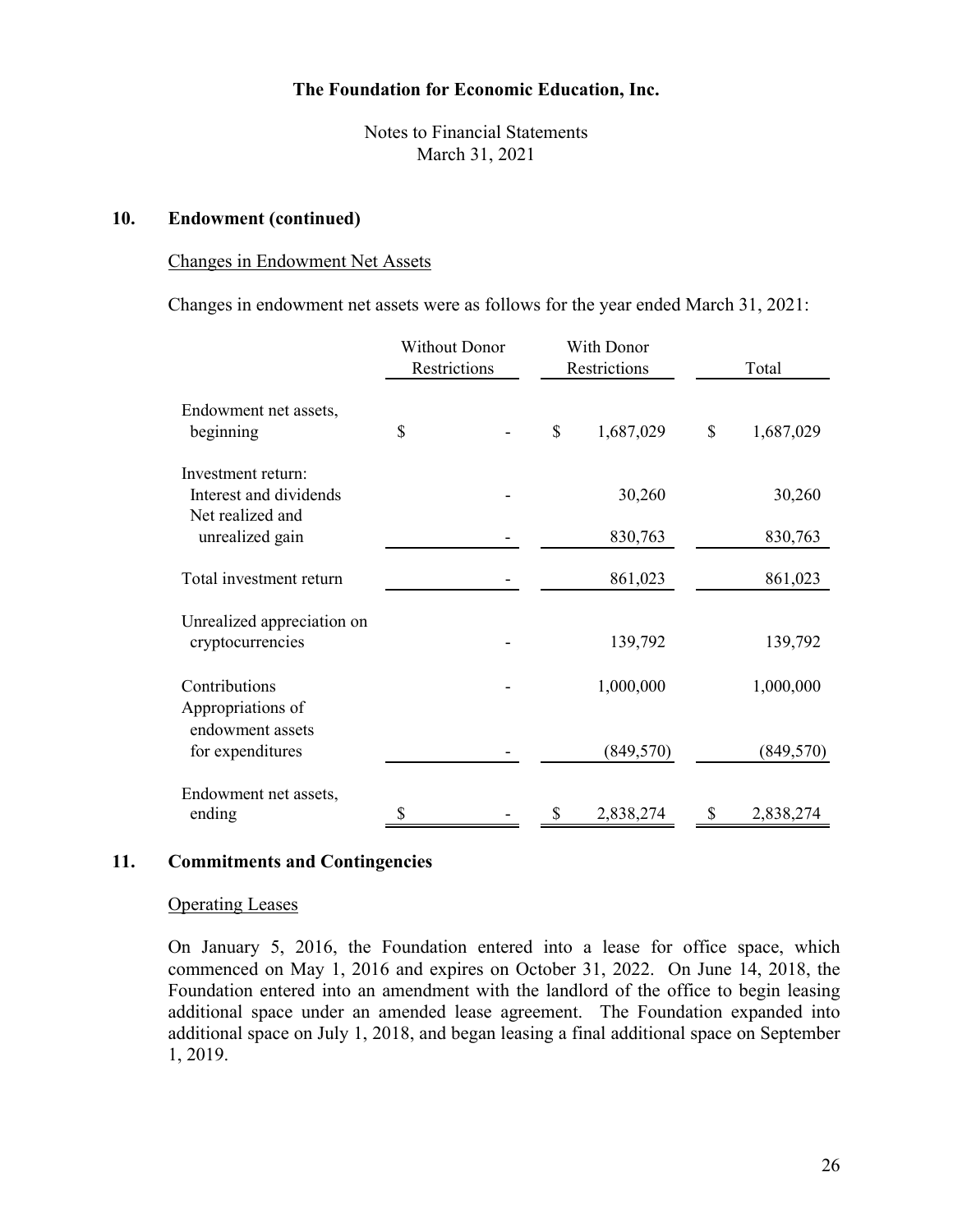Notes to Financial Statements March 31, 2021

### **11. Commitments and Contingencies (continued)**

#### Operating Leases (continued)

The lease and amendment require fixed monthly payments for the initial 12 months, after an abatement period of 6 months, and an annual 3% increase in monthly payments for the remainder of the lease term. Under accounting principles generally accepted in the United States of America, all fixed rent increases and lease incentives are recognized on a straight-line basis over the term of the lease. The difference between this expense and the required lease payments is reflected as deferred rent in the accompanying statement of financial position.

In addition, the Foundation leases office equipment under an operating lease, which extended through February 2021. The lease required fixed monthly payments throughout the term of the lease.

Future minimum lease payments under all operating leases are as follows for the years ending March 31:

| 2022<br>2023                        | 170,813<br>102,450 |
|-------------------------------------|--------------------|
| Total future minimum lease payments | 273,263            |

Rent expense under all operating leases was \$119,147 for the year ended March 31, 2021.

## Hotel Commitments

The Foundation has entered into agreements with hotels and venues for future events. The agreements indicate the Foundation may be liable for certain cancellation fees and liquidated damages in the event of cancellation. Management does not expect any cancellations.

## **12. Retirement Plan**

On February 1, 2017, the Foundation began sponsoring a 401(k) plan, which substantially covers all employees meeting certain age and service requirements. All employees are eligible to participate in the  $401(k)$  plan after one year of employment. The Foundation matches 50% of all employee contributions to the 401(k) plan, and the matching contribution has a limit of \$4,000. During the year ended March 31, 2021, the Foundation contributed \$34,121 for the employee contributions to this plan.